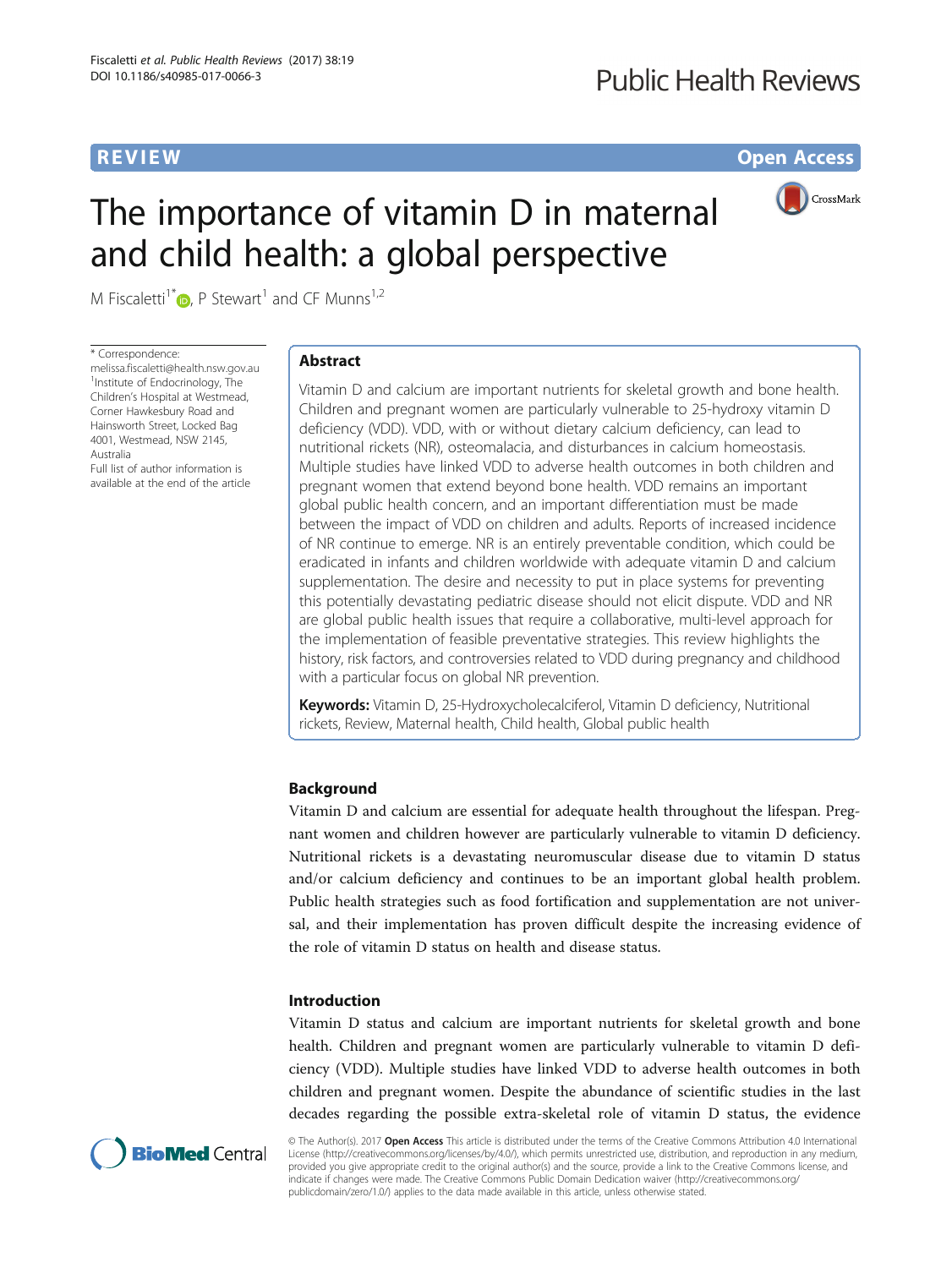remains mostly inconsistent. What is not controversial, however, is that VDD, with or without dietary calcium deficiency, can lead to nutritional rickets (NR), disturbances in calcium homeostasis, and osteomalacia.

NR is a pediatric condition where chondrocyte differentiation and bone mineralization at the growth plates are defective and can lead to short stature and skeletal deformities [[1](#page-13-0), [2](#page-13-0)]. Skeletal features of NR can be seen in Fig. 1. Osteomalacia is defective mineralization of the osteoid in cortical and trabecular bone [[2\]](#page-13-0). Although this is a term often used to describe the demineralization caused by VDD in adults, it is important to note that this also describes histological changes that can be seen in children with NR [\[2\]](#page-13-0). For simplicity, NR will refer to both the histological changes and demineralization at all segments of the bone and will exclude heritable disorders of vitamin D metabolism and congenital or acquired hypophosphatemic rickets.

Consequences of NR extend beyond bone. Although uncommon, NR-related hypocalcemia can lead to seizures, tetany, generalized weakness, cardiomyopathy, and raised intracranial pressure, all of which can have devastating consequences. While the global prevalence/incidence of these non-skeletal manifestations remains unknown, there have been numerous published case reports describing cardiomyopathy associated with rickets [\[3](#page-13-0)–[8\]](#page-13-0) and rachitic hypocalcemic seizures [[9, 10\]](#page-13-0). In a retrospective case series aimed at reviewing the prevalence of VDD associated with pediatric cardiomyopathy in South East England, 16 infants were identified in a 6-year chart review [[3](#page-13-0)]. All infants were from a dark-skinned ethnic minority group, exclusively breastfed and presented with a median 25-hydroxy vitamin D (25OHD) status of < 20 nmol/L (VDD was defined as < 35 nmol/L) and radiological signs of rickets [[3\]](#page-13-0). In another study capturing the

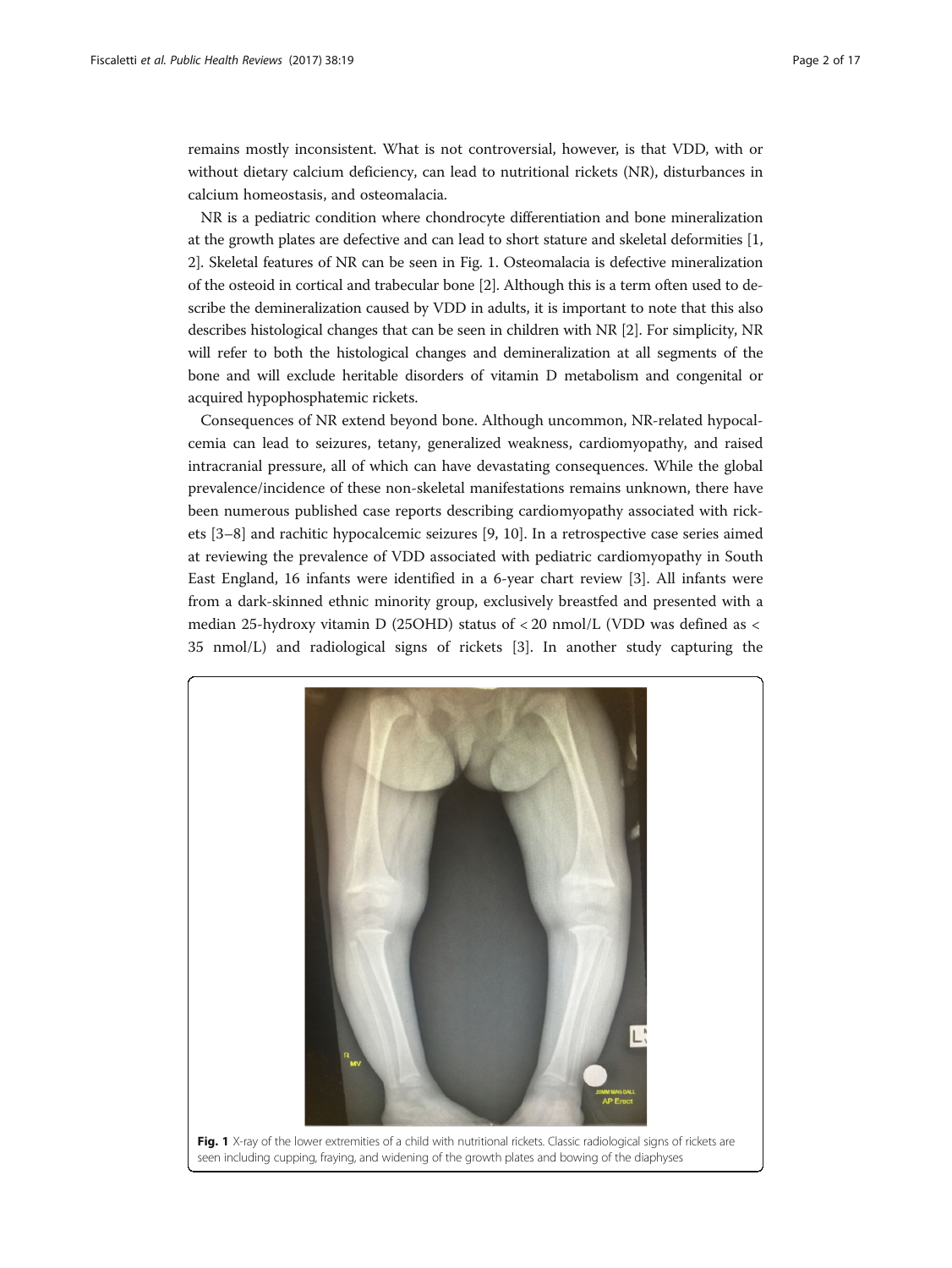incidence of VDD rickets in Canada, the majority of pediatric cases showed clinically important morbidity at diagnosis and almost 20% of cases presented with hypocalcemic seizures [[11\]](#page-13-0).

Multiple guidelines and consensus statements on NR [\[1, 12](#page-13-0)] and VDD [\[13](#page-13-0)–[17](#page-13-0)] have been published in the last decade recommending supplementation and fortification. Unfortunately, implementation of public health policy changes and interventions have been limited [[18](#page-13-0)], and NR eradication remains elusive. Long-standing debates about exact definitions of vitamin D status coupled with recent high-profile publications arguing against global VDD pandemic [\[19](#page-13-0)–[21\]](#page-13-0) have led some to question the importance of vitamin D supplementation. It is unfortunate that this debate, which has been led primarily by adult physicians, has failed to differentiate the consequences of VDD on children from adults. What should remain clear and uncontroversial are the devastating pediatric consequences associated with VDD that extend beyond bone such as cardiomyopathy and seizures.

This manuscript will review the history, risk factors, and controversies related to VDD during pregnancy and childhood. Additionally, this paper will focus on NR prevention and management as they pertain to global maternal and child health and examine issues such as fortification, supplementation, and individualized care for vulnerable groups.

#### Historical epidemiological fluctuations of VDD

With the start of the industrial revolution, urbanization, over-crowding, and unsanitary conditions contributed to an unprecedented rise in NR [\[2, 22](#page-13-0), [23](#page-13-0)]. Chronic bony deformities resulted in long-term morbidity into adulthood and triggered an increase in the rates of cesarean sections in order to safely deliver children born to women with improper bone growth and rachitic pelvises [\[24](#page-13-0)]. Once pathophysiology and treatment of NR was described, government led public awareness and recommendations for vitamin D supplementation and fortification were implemented [\[25\]](#page-13-0). During the 1930s and 1940s, nutrient fortification of staple foods, including vitamin D fortification, in the USA, Canada, and UK were applied [\[26\]](#page-13-0). NR incidence decreased, only to rise again once those regulations waned in the post-war era [\[25, 26](#page-13-0)]. In Canada, it was not until the reintroduction of fortification, almost four decades later, that decline in NR resumed [\[23\]](#page-13-0).

In developing countries, however, attempts to drop NR rates have proven difficult. Prevalence rates from Africa, Middle East, and Asia far exceed those in Western countries and are a major problem in infants [\[27, 28\]](#page-13-0) and children [[29](#page-13-0)]. Dietary sources of calcium are variable across different regions and are habitually low in developing countries where dairy products are scarce [\[1](#page-13-0)]. Calcium deficiency alone (i.e., with normal 25-hydroxy vitamin D levels) can still predispose a child to NR. This is evident from cases in developing countries where vitamin D sufficient children still present with NR [\[1](#page-13-0), [30, 31\]](#page-13-0).

Although NR remains a relatively rare disease, there are recent reports of increased incidence in the USA [\[32, 33\]](#page-13-0), Canada [\[11\]](#page-13-0), Denmark [[34\]](#page-13-0), Australia [\[35\]](#page-13-0), and UK [[36](#page-14-0)]. In the UK, rates for NR are at five-decade high [\[36](#page-14-0)] and clinically severe cases of VDD are still occurring [\[37\]](#page-14-0). Cases are not limited to countries situated at high latitudes with little sunlight. Even in developed, sub-tropic countries like Australia, increased cases of hypocalcemic seizures and musculoskeletal deformities from VDD have been reported [[38\]](#page-14-0). Despite much progress over the last century, many risk factors for symptomatic VDD remain.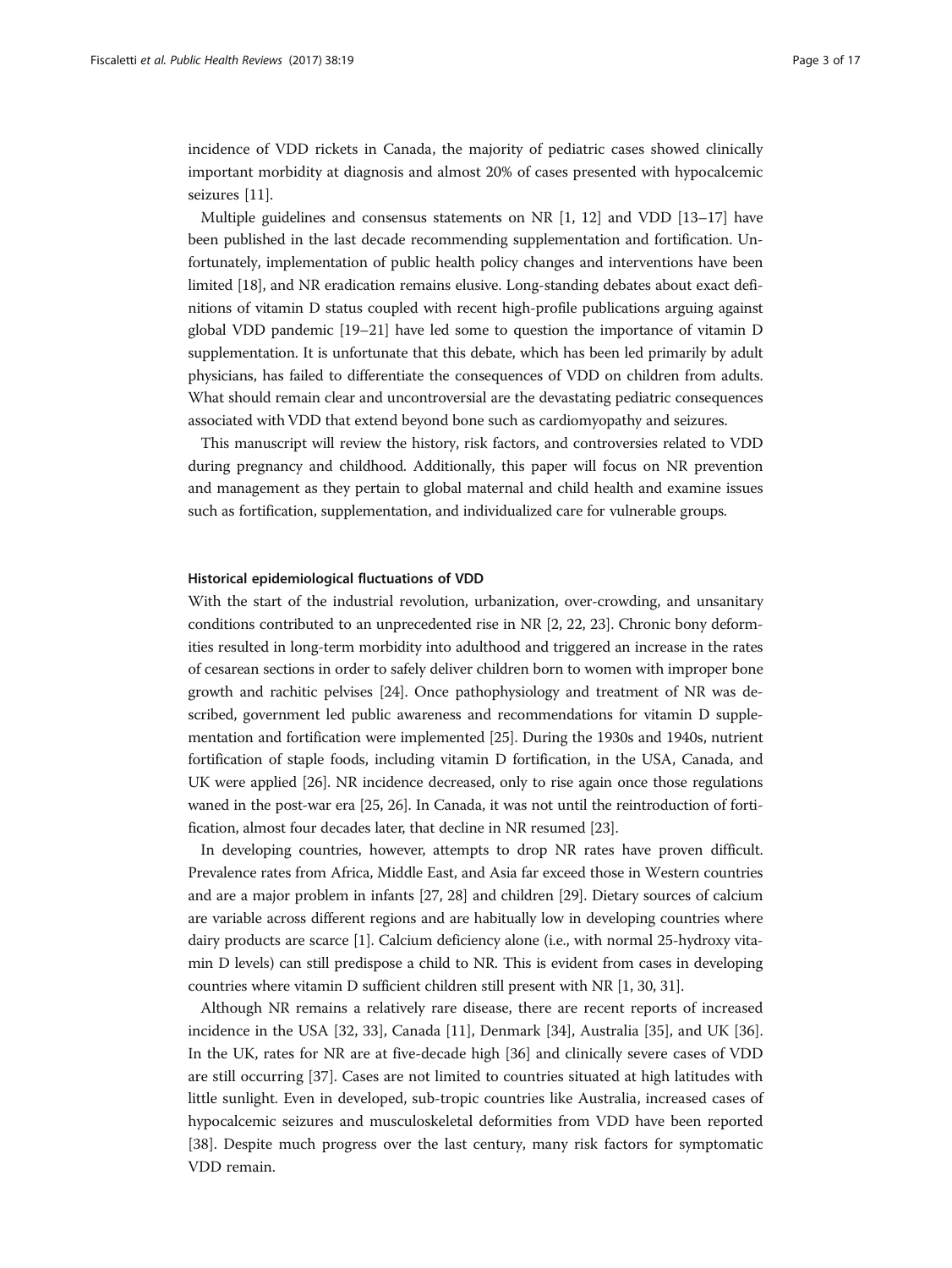# Prevalence of vitamin D insufficiency and deficiency

A recent cohort study of vitamin D status in pregnant white-skinned women and their infants in North West England revealed that 27% of mothers had insufficient (< 50 nmol/L) and 7% had deficient (< 25 nmol/L) 25OHD levels during pregnancy; their levels dropped in 48 and 11% of cases, respectively, 4 months after delivery [[39\]](#page-14-0). In this same study, 24% of infants had 25OHD levels between 25 and 50 nmol/L and 13% had 25OHD levels < 25 nmol/L at 4 months of age [\[39\]](#page-14-0). Another prospective study from the UK looking at micronutrient status in pregnant teenagers found that 30% of the participants had 25OHD levels below 25 nmol/L [\[40\]](#page-14-0).

# Determinant of plasma 25OHD concentrations

The major circulating form of vitamin D (25OHD) is synthesized in the skin as cholecalciferol (vitamin D3) with very few food sources containing either ergocalciferol (vitamin D2) or cholecalciferol [\[41](#page-14-0)]. Endogenous skin synthesis requires the skin be exposed to ultraviolet B (UVB) light (290–315 nm wavelengths). Apart from fortified foods, dietary intake of vitamin D is limited. Table 1 summarizes the many factors that influence both environmental and dietary contributions of vitamin D in humans.

| <b>Table 1</b> Risk factors for low 250HD concentrations |  |
|----------------------------------------------------------|--|
|----------------------------------------------------------|--|

| Risk factors that limit skin exposure to UVB rays                                 |  |
|-----------------------------------------------------------------------------------|--|
| Latitudes above 40° north                                                         |  |
| Winter season                                                                     |  |
| Exposure in early morning and evening (before 10 AM, after 4 PM)                  |  |
| Cloud cover and atmospheric pollution                                             |  |
| Limited time spent outdoors                                                       |  |
| Customary dress that conceals large portions of the body                          |  |
| Sunscreen use                                                                     |  |
| Dark skin pigmentation                                                            |  |
| Older age                                                                         |  |
| Risk factors that limit dietary exposure to vitamin D                             |  |
| Low dietary intake of oily fish and egg yolks                                     |  |
| Vegetarian diets                                                                  |  |
| Low/no dietary intake of vitamin D fortified foods                                |  |
| Exclusive breastfeeding in infants                                                |  |
| No intake of vitamin D supplements                                                |  |
| Other risk factors that alter vitamin D supply or metabolism                      |  |
| Vitamin D status of infant depends on vitamin D status of mother during pregnancy |  |
| Low dietary calcium intake                                                        |  |
| Obesity                                                                           |  |
| Genetic factors that affect vitamin D physiology and requirements                 |  |
| Poor renal function                                                               |  |
| Liver disease and cholestasis                                                     |  |
| Chronic disease                                                                   |  |
| Malabsorption (coeliac, inflammatory bowel disease, cystic fibrosis, etc.)        |  |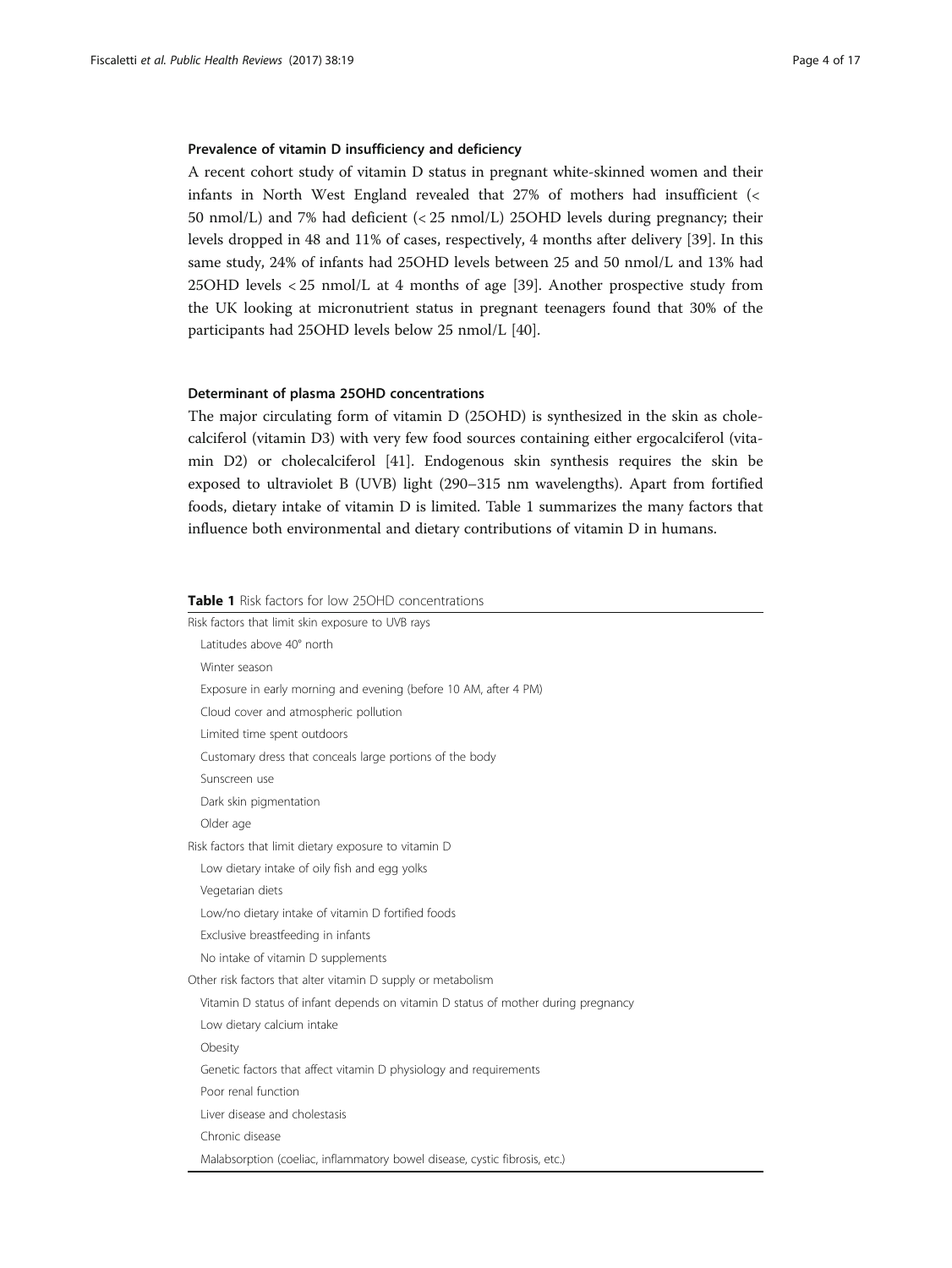Vitamin D status is also influenced by non-modifiable genetic factors implicated in vitamin D metabolism. These can include inter-individual differences in vitamin D/calcium absorption and transport, or genetic polymorphisms of proteins and receptors involved with vitamin D. Certain polymorphisms of the vitamin D receptor, for example, have been found to lead to inter-individual differences in bone mineral density [[42\]](#page-14-0).

# VDD during pregnancy

Multiple physiological adaptations occur during pregnancy to ensure rapid growth and mineralization of the fetal skeleton. The full review of maternal physiological mechanisms that occur during pregnancy to optimize fetal skeletal development is beyond the scope of this paper. A schematic summary is provided in Fig. 2. In order for the mother to provide the 30 g of calcium required for adequate fetal bone development, maternal intestinal calcium absorption and calcium resorption from bones are increased [[43\]](#page-14-0). A small loss in bone mineral content may occur during pregnancy; however, retrospective studies have not shown that parity is a risk factor for osteoporosis in women with normal bone turnover [[44\]](#page-14-0). In pregnant women, gravidity does not exacerbate pre-existing

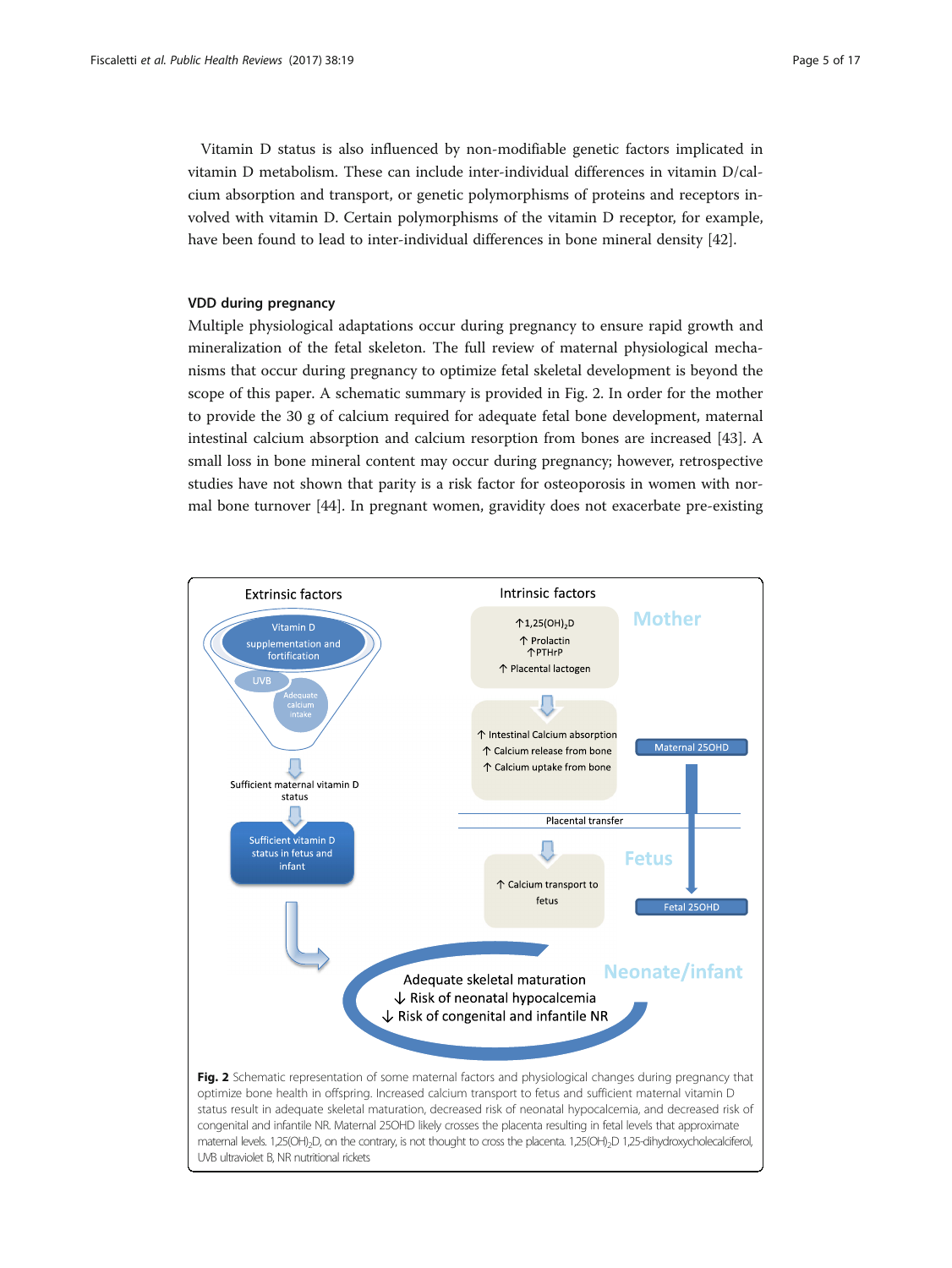osteomalacia or VDD [[45](#page-14-0)]. Maternal vitamin D status is, however, associated with infant vitamin D status [[46, 47\]](#page-14-0).

Pre-pregnancy or peri-pregnancy VDD in the mother can have important ramifications for the fetus and infant. Reports of high prevalence of VDD below 25 nmol/L in pregnant women from ethnic minority groups living in temperate climates ranges 60–80% [[45](#page-14-0)]. Maternal vitamin D status reflects fetal and neonatal status. Significant linear correlations have been shown between maternal and umbilical cord plasma levels of 25OHD with cord levels being lower than maternal ones and pointing to a placental diffusion barrier or differences in binding protein affinities [\[46](#page-14-0)–[48](#page-14-0)]. Consequently, maternal VDD can be transmitted to the fetus and newborn and, depending on severity, can lead to both acute and delayed consequences.

#### VDD during pregnancy and maternal outcomes

Vitamin D status during pregnancy and its impact on maternal outcomes have been extensively studied. While observational studies have suggested that VDD during pregnancy is associated with increased risk of adverse maternal outcomes such as preeclampsia, gestational diabetes mellitus (GDM), and cesarean section, interventional studies have reported conflicting results [\[49\]](#page-14-0).

#### Pre-eclampsia

Pre-eclampsia, a condition defined by new-onset gestational hypertension and proteinuria, after the 20th week of gestation, is more likely to occur in women with VDD [[50](#page-14-0)–[52](#page-14-0)]. RCTs examining vitamin D supplementation and increased pre-eclampsia outcome have reported conflicting results in the past. Two recent systematic reviews, including a Cochrane review, critically appraising data from five RCTs involving almost 1300 women, have judged that women who receive daily vitamin D supplements with and without calcium supplements have higher 25OHD levels and lower risk of pre-eclampsia compared to women receiving no intervention or placebo [\[49, 53](#page-14-0)]. Low-quality evidence from two RCTs looking at vitamin D supplementation alone during pregnancy compared to placebo or no intervention found a pre-eclampsia risk ratio (RR) of 0.52 (95% CI 0.25–1.05) [[53](#page-14-0)]. It is important to note that supplementation in these two RCTs was heterogeneous, specifically daily 400 IU of cholecalciferol in Asemi et al.'s trial [[54](#page-14-0)] compared to a single dose of 60,000 IU, two doses of 120,000 IU, or four doses of 120,000 in the treatment arm of the Sablok et al.'s study [\[55\]](#page-14-0). The RR of pre-eclampsia was even lower when calcium was also supplemented. Moderate-quality evidence from data of three RCTs showed that women who received vitamin D and calcium supplementation also had an even lower risk of preeclampsia compared to those without intervention (RR 0.51; 95% CI 0.32–0.80) [\[53\]](#page-14-0).

# Gestational diabetes mellitus (GDM)

There are inconsistent data regarding maternal VDD and increased risk for GDM [[50](#page-14-0)]. In two cross-sectional studies, severe VDD, as defined by levels < 12.5 nmol/L, was significantly higher in women with GDM [[51](#page-14-0), [56](#page-14-0)]. As is the case with all observational studies, causation cannot be implied, since multiple confounding factors both measured and unmeasured, such as ethnicity, genetics, physiological variability, and adiposity can confound the relationship. An RCT examining the effects of vitamin D supplementation on maternal glucose metabolism during pregnancy found that starting high-dose vitamin D (5000 IU daily) during the second trimester did not normalize glucose levels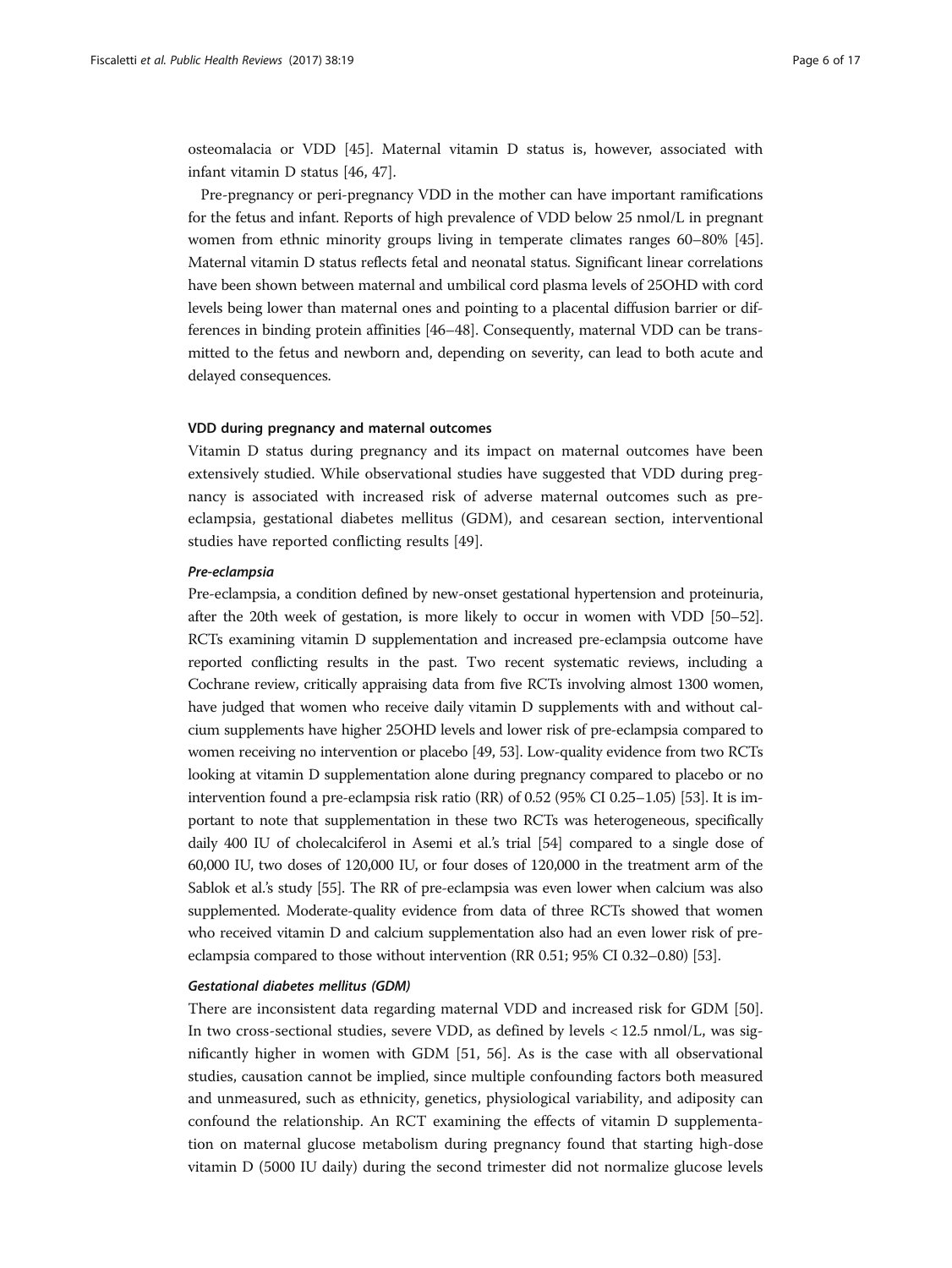on oral glucose tolerance test but was highly effective at preventing neonatal VDD compared to low-dose (400 IU daily) vitamin D supplementation [[57](#page-14-0)].

#### Other outcomes

Various other maternal outcomes and vitamin D status during pregnancy have been assessed. Reduced rates of cesarean section have been inconsistently associated with higher 25OHD levels in recent Spanish and Asian observational studies [[58](#page-14-0)–[60](#page-14-0)].

Other adverse maternal outcomes associated have been linked to VDD. One study found women seeking medical help for infertility had deficient 25OHD levels [[61](#page-14-0)]. Other associations between low prenatal and perinatal maternal vitamin D concentrations and multiple sclerosis, cancer, insulin-dependent diabetes mellitus, and schizophrenia have also been reported [\[62](#page-14-0)]. Recent investigations studying the link between 25OHD levels and recurrent pregnancy loss and post-partum depression have also been recently studied without any clear evidence to support a causal relationship [[49\]](#page-14-0).

#### VDD during pregnancy and infant/child outcomes

Pregnant women should receive 600 IU of daily supplemental vitamin D to ensure sufficient maternal 25OHD levels and to prevent complications in the infant [[1,](#page-13-0) [63](#page-14-0)]. VDD during pregnancy and multiple infant-related outcomes have been recurrently studied.

#### Congenital rickets and hypocalcemic complications

Craniotabes and congenital rickets, defined as the presence of rickets in the first month of life [[1\]](#page-13-0), are linked to VDD during pregnancy [\[47\]](#page-14-0). Other non-osseous signs and symptoms in infants can be particularly severe and troubling and include neurological complications such as hypocalcemic seizures, increased intracranial pressure, muscle weakness, and tetany. Evidence from interventional and observational studies report an association between low maternal vitamin D status and abnormal infant outcomes such as elevated blood alkaline phosphatase [\[64](#page-14-0)], larger fontanelle size at birth [\[65\]](#page-14-0), and neonatal hypocalcemia [\[65](#page-14-0)–[68\]](#page-14-0). Moreover, some hypocalcemia complications can be lifethreatening including dilated cardiomyopathy leading to heart failure, arrhythmia, and cardiac arrest.

# Anthropometry

There is insufficient and conflicting evidence that maternal vitamin D supplementation during pregnancy can alter birth anthropometry [\[1\]](#page-13-0). Well-conducted RCTs have shown that vitamin D supplementation during pregnancy ranging from daily doses of 800 to 4000 IU or single dose regimens of 100,000 or 200,000 IU of cholecalciferol commencing in the second or third trimester did not lead to anthropometric changes [[65,](#page-14-0) [69](#page-15-0)–[72](#page-15-0)].

Conversely, moderate-quality evidence from three trials examining the role of vitamin D supplementation during pregnancy in almost 500 women revealed decreased frequency of low birth weight (< 2500 g) in infants from supplemented mothers compared to those who had no intervention or placebo during pregnancy (RR 0.4, 95% CI 0.24–0.67) [[53](#page-14-0)]. Furthermore, an RCT looking at vitamin D supplementation (35,000 IU/week) in mothers during their third trimester of pregnancy revealed enhanced early postnatal linear growth in Bangladeshi infants from supplemented mothers compared to infants from mothers who had received placebo [\[73\]](#page-15-0). Further data are needed to explore the true relationship between maternal vitamin D supplementation and infant anthropometry. These differing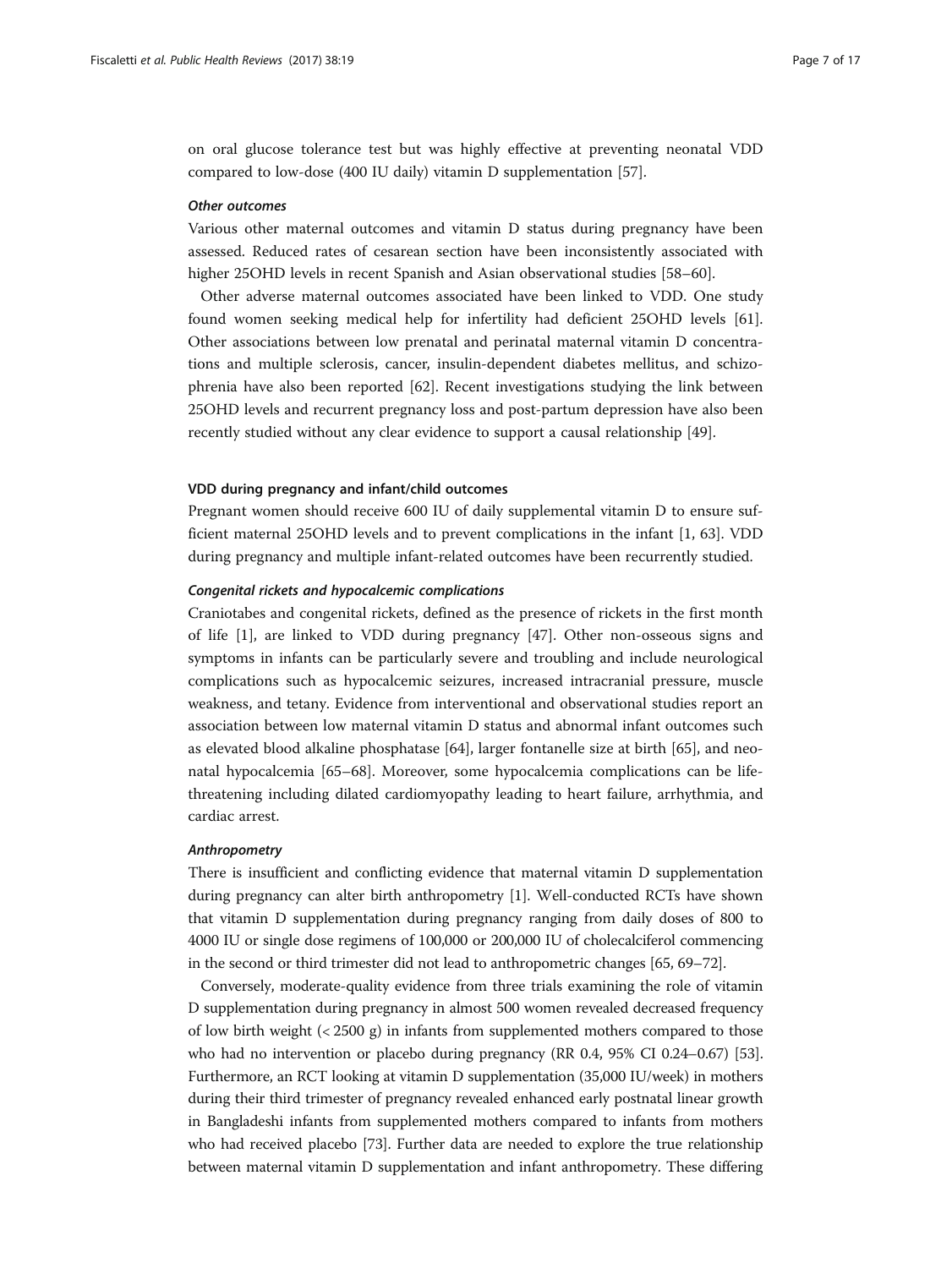results in infant anthropometry may suggest that supplementation during pregnancy of vitamin D deficient women may be more important in underdeveloped nations.

#### **Prematurity**

Similarly, three recent RCTs of moderate quality have reported that vitamin D supplementation during pregnancy decreases the risk of preterm birth in supplemented women compared to those receiving placebo or no intervention [[54, 55,](#page-14-0) [74\]](#page-15-0) and this was confirmed in a meta-analysis with an average RR of 0.36 (95% CI 0.14–0.93) [[53](#page-14-0)]. Conversely, combined results from three RCTs examining both vitamin D and calcium supplementation in pregnant women revealed increased rates of preterm birth in supplemented women (RR 1.57;  $95\%$  CI 1.02–2.43) [[53\]](#page-14-0). The reasons for this remain unclear. Guarded interpretation of these results is emphasized due to the small number and limited quality of these trials.

#### Infant bone mass

Fetal and infant bone mass may be influenced by maternal VDD during pregnancy [[75](#page-15-0)]. However, the evidence from multiple observational and interventional studies was recently reviewed by an international panel of bone experts and found to be inconclusive [[1](#page-13-0)].

# Other infant/child outcomes

Multiple studies examining the relationship between VDD during pregnancy and nonskeletal infant/child outcomes have been reported. Observational studies have suggested possible links with respiratory infections, immunity, and autism [[49](#page-14-0)]; however, wellconducted, large interventional trials are lacking. One RCT studying the effect of maternal high-dose vitamin D supplementation during pregnancy on toddler wheezing or asthma diagnosis revealed a possible protective effect but failed to reach statistical significance [[76](#page-15-0)].

# High-risk groups for VDD and NR

Preventing VDD in pregnant women remains a global imperative to prevent neonatal VDD, which can have severe and sometimes irreversible consequences [[1,](#page-13-0) [77](#page-15-0)]. This is particularly important in high-risk groups.

#### Preterm infants

Prematurity increases the risk of VDD. Preterm birth amputates the time for adequate transplacental transfer of vitamin D and leads to deficient fetal vitamin D stores [[78\]](#page-15-0). Globally, approximately 15 million children are born preterm each year [[79](#page-15-0)], and survival rates for premature babies are at a historical high [[80](#page-15-0)]. The majority of skeletal calcium and phosphorus deposition is accomplished in the third trimester of pregnancy; therefore, premature babies have low mineral stores. Additionally, they are born during a phase of rapid growth including rapid bone mineral accretion [[43](#page-14-0)]. Difficulties in mineral accretion are compounded by poor early intake, frequent illness, prolonged immobility, and medications altering bone mineral homeostasis such as steroids and diuretics [\[43](#page-14-0)].

#### Term infants

Even term infants remain at risk for NR and VDD. Breast milk is the best choice for infants despite its low levels of vitamin D. One liter of breast milk contains a maximum of 25 IU vitamin D [[81](#page-15-0)], well below the intake levels necessary to prevent NR. Mothers with additional risk factors, who exclusively breastfeed, are particularly at risk of having an infant with symptomatic VDD [[28,](#page-13-0) [38,](#page-14-0) [82](#page-15-0)]. To prevent NR, breastfed infants should therefore be supplemented with 400 IU of vitamin D daily in their first year of life [\[1](#page-13-0)].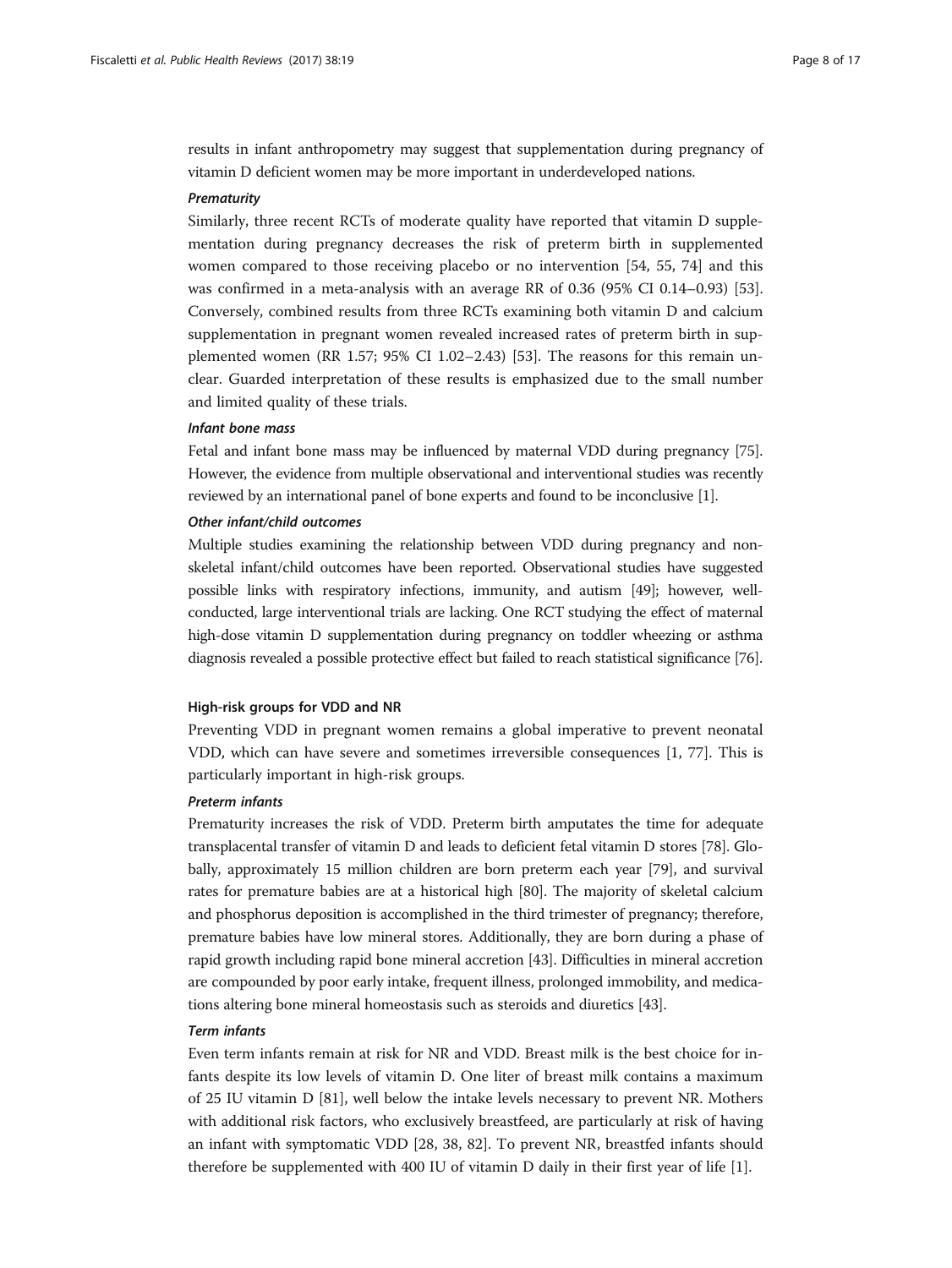While infant formulas are often fortified with vitamin D, infants can still remain at risk for NR if they are born from 25OHD deficient mothers and/or consume less than 1 l of formula per day [[11,](#page-13-0) [83\]](#page-15-0). Dark-skinned women living at higher latitudes are particularly at high risk for VDD [[84](#page-15-0), [85](#page-15-0)].

# Immigrants and refugees

VDD during pregnancy occurs globally [[86](#page-15-0)–[89\]](#page-15-0), particularly in migrant women from high-risk groups migrating to temperate climates [\[38,](#page-14-0) [90](#page-15-0)]. Globalization and recent social/political conflicts have caused a spike in migration across Europe and North America. Middle Eastern, African, and south-Asian migrants and their offspring that relocate to temperate climates are particularly at risk for VDD [\[91](#page-15-0)]. Increases in NR cases in sunny climates have mirrored immigration trends [\[38\]](#page-14-0), where people with darker skin pigment and culture traditions that limit exposure to sunshine are at increased risk of VDD especially pregnant women and their children [\[92\]](#page-15-0). With the current refugee crisis, an elevated number of high-risk children will migrate to high-income countries with temperate climates and will be at even greater risk for vitamin D and/or calcium deficiency [\[1](#page-13-0), [91](#page-15-0), [92\]](#page-15-0).

Geographical displacement can also trigger changes in diet, which could alter the course of developing NR. Knowing that there is an interaction between calcium intake and vitamin D status, changes in calcium intake may exacerbate or attenuate the NR. An asymptomatic child who previously had mildly insufficient vitamin D status and mildly insufficient calcium intake who then migrates to a country where his calcium intake is further reduced is likely to develop biochemical anomalies and/or NR.

# Other groups at risk for VDD

Obesity and other chronic medical conditions can interfere with vitamin D absorption and metabolism. Sequestration of vitamin D in fat stores may explain an inverse association between obesity and 25OHD levels [[93, 94](#page-15-0)]. With conditions that alter fat absorption are at risk for VDD and NR. This has been shown in children with Coeliac's disease [\[95](#page-15-0)] but can apply to other malabsorption states (cystic fibrosis, inflammatory bowel disease, etc.) [[93\]](#page-15-0).

#### Current controversies surrounding VDD

Debate over exact definition of VDD persists in the literature. Uniform distinctions between "deficient," "insufficient," and "sufficient" levels are important for accurate epidemiological and comparative data. However, published scientific debate over uniform definitions should not overshadow the importance of VDD in pregnant and pediatric populations. Studies whose only outcomes are 25OHD serum levels and their relationship to extra-skeletal benefits do not address the more pressing matters of bone complications in high-risk populations. What is not controversial is the importance of eradicating NR and other severe vitamin D deficient conditions in pediatric populations.

A recent high-profile publication argued that because of a misapplication of the Institute of Medicine (IOM) nutritional requirements, studies have inflated the prevalence of VDD [[19](#page-13-0)]. The authors state that the Estimated Average Requirement (EAR), defined as the median of the distribution of population requirement (40 nmol/L), and not the Recommended Daily Allowance (RDA), should be used as the target intake to achieve vitamin D sufficiency in the population. By using RDA as the target for populationbased 25OHD levels, defined as the nutritional requirements that meet 97.5% of the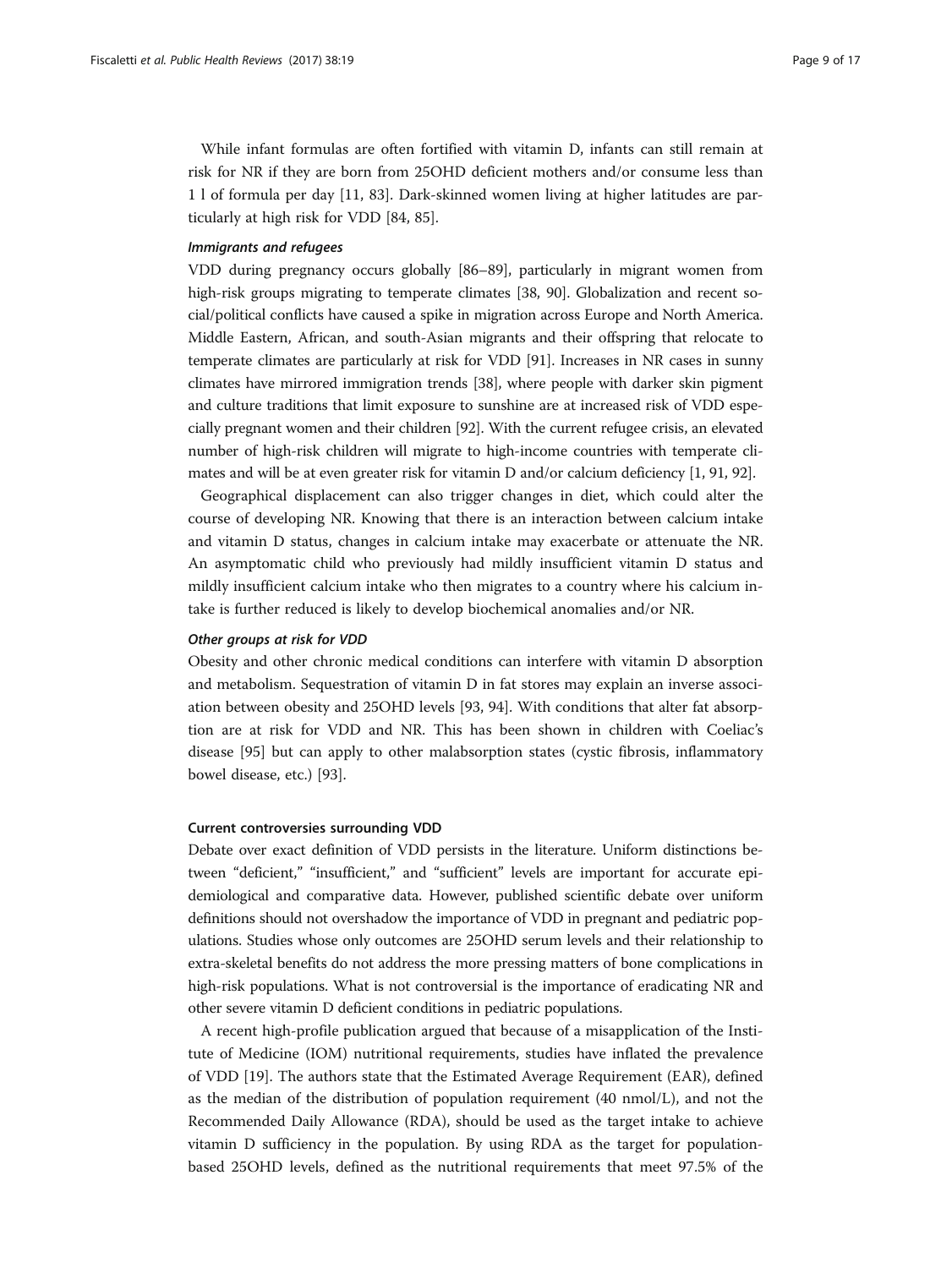population's needs and correspond to 25OHD levels beyond 50 nmol/L, the authors argue that many manuscripts have misclassified subjects as deficient and have inflated the prevalence of VDD [\[19\]](#page-13-0). While the author's arguments may be valid when encompassing a general, healthy, adult population from high-income countries, some important issues need to be considered. First, vitamin D requirements are unlikely to be stable throughout the lifespan. Second, seasonal fluctuations of 25OHD levels are not negligible. Third, there is inherent variability in vitamin D intake and metabolism. Finally, in certain populations, concomitant calcium intake may be decreased. Aiming for 25OHD levels as per the EAR in populations with multiple risk factors for VDD might be imprudent. In children, PTH was shown to increase when 25OHD levels drop below 34 nmol/L [\[96\]](#page-15-0) and seasonal fluctuations have been shown to decrease 25OHD levels to a nadir between 13 and 24 nmol/ L [\[92](#page-15-0)]. In a large adult American cohort, seasonal variations in intact PTH levels appear to follow a slightly delayed but inverted pattern relative to 25OHD levels and VDD with secondary hyperparathyroidism was found in a substantial proportion of the population [[97](#page-15-0)]. High serum PTH levels will lead to phosphaturia, and low serum phosphate levels and if sustained will compromise bone mineralization and lead to osteomalacia and rickets. An explanation of the historical relationship between diagnosing 25OHD deficiency and PTH levels has been recently published [[98](#page-15-0)]. After extensive review of the literature, the global consensus on NR strongly recommended that levels between 30 and 50 nmol/L were insufficient and that in order to prevent NR, it is important to maintain 25OHD levels beyond 50 nmol/L to counteract the plunge seen with seasonal variations [[1](#page-13-0)]. Nevertheless, defining a clinically significant 25OHD level is challenging due to interindividual variability in vitamin D metabolism.

The real controversies that need to be addressed are the benefits of 25OHD levels above 50 nmol/L during childhood for the benefits of skeletal health. With adequate calcium intake, NR is unlikely to occur if 25OHD levels are beyond 34 nmol/L [[99](#page-15-0)]. It is not controversial to want to prevent NR and hypocalcemic complications. The recent global consensus guidelines on NR supported the IOM definitions and Pediatric Endocrine Society [[16](#page-13-0)] of vitamin D thresholds, specifically < 30 nmol/L as deficient, 30–50 nmol/L insufficient, and > 50 nmol/L sufficient. These thresholds were selected based upon associations between 25OHD levels and clinical and biochemical evidence of rickets [\[1](#page-13-0)].

# Recommendations

#### **Pregnancy**

The global consensus on NR recommended that all pregnant women should receive 600 IU/day of supplemental vitamin D to prevent both neonate and infant biochemical and radiographic signs of NR [\[1](#page-13-0)]. This is in keeping with recommendations from American College of Obstetrics and Gynecologists [[100](#page-15-0)], National Institute for Health and Care Excellence [\[101\]](#page-16-0), and Institute of Medicine [\[63\]](#page-14-0) that also recommend supplementation in pregnancy.

#### Infants

There is international consensus regarding the vitamin D supplementation of breastfed infants. Owing to the low content of vitamin D in breast milk and the increased risk of NR among exclusively breastfed infants, multiple professional societies have recommended that breastfed infants require 400 IU/day of vitamin D supplementation [\[1](#page-13-0), [16](#page-13-0),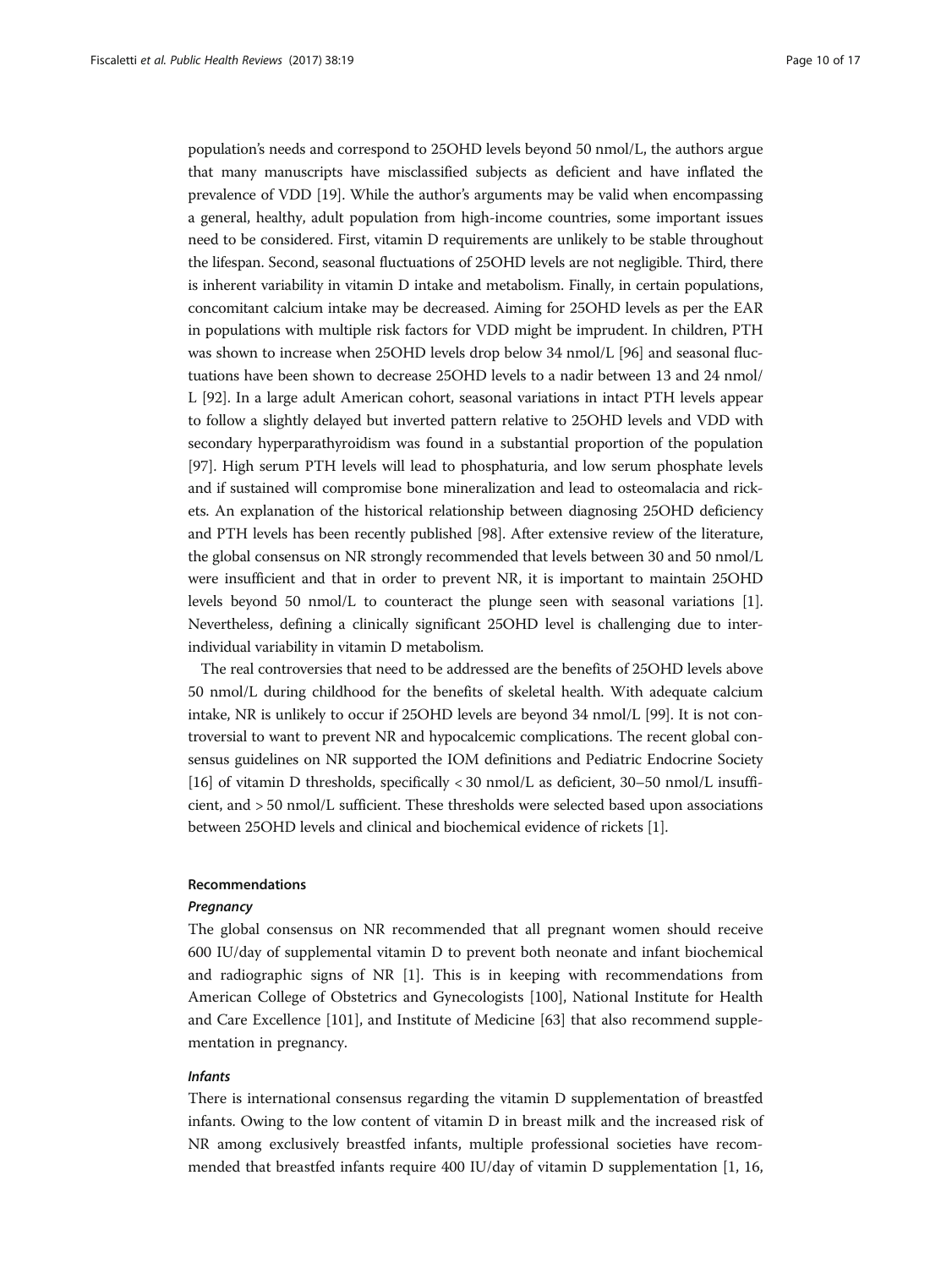[63](#page-14-0), [102\]](#page-16-0). Formula-fed infants could still remain at risk of NR [[11\]](#page-13-0) despite governmentmandated vitamin D fortification of infant formulas. Infant formulas provide 400 IU/l [[93\]](#page-15-0). Infants who are born with low vitamin D status, have additional risk factors, or are not receiving 1 l of formula daily may still remain at risk for NR [\[11](#page-13-0), [93\]](#page-15-0). The global consensus guidelines have strongly recommended that all infants, regardless of their mode of feeding, be supplemented with 400 IU/day from birth until 12 months of age based on high-quality evidence [[1\]](#page-13-0). In prospective studies in Canada, China, and Turkey, there were no incident radiographically confirmed NR cases in children supplemented with 400 IU/day [[11,](#page-13-0) [103, 104](#page-16-0)].

#### Children

Beyond the first year of life, vitamin D requirements increase to 600 IU/day. Multiple professional societies strongly recommend that all healthy children beyond 12 months achieve this nutritional intake either through diet or supplementation [[1,](#page-13-0) [63,](#page-14-0) [105](#page-16-0), [106](#page-16-0)]. Children with malabsorption or other chronic conditions that may alter vitamin D absorption/metabolism, children from high-risk groups, and those living in high latitudes may have vitamin D requirements beyond 600 IU/day [[93,](#page-15-0) [106](#page-16-0)]. For the maximization of bone health in children, adequate calcium intake, weight-bearing exercise, and maintenance of healthy body weight are essential through puberty. [\[15](#page-13-0)]

# Policy and public health approaches are necessary, safe, and effective

In most western diets, few foods are an abundant source of vitamin D [\[23](#page-13-0)]. Accordingly, achieving recommended intake of vitamin D is unlikely to occur through diet alone, unless there is fortification of key food groups [[23\]](#page-13-0). Vitamin D supplementation and fortification guidelines and their implementation vary widely around the world [[107\]](#page-16-0). International recommendations for vitamin D intake during pregnancy and for infants and children are variable [[108\]](#page-16-0).

While many countries have public health policies regarding vitamin D supplementation, adherence to these programs is typically poor. A recent study assessing variations in infant and childhood vitamin D supplementation programs across Europe revealed that 96% of European countries had national policies for infant vitamin D supplementation; however, adherence was either moderate or low in almost half of the countries surveyed [[109](#page-16-0)]. In the UK, awareness of and adherence to national recommendations for vitamin D supplementation remain problematic [\[95](#page-15-0), [110, 111\]](#page-16-0). Similarities have been described in the USA [\[112, 113\]](#page-16-0), where less than 15% of infants receiving both breast milk and infant formula were meeting their nutritional requirements of vitamin D. In Scandinavian countries, adherence is better but far from ideal, where 59 and 64% of breastfed infants receive supplements in Norway and Sweden respectively [[114](#page-16-0), [115](#page-16-0)]. A systematic review in adults examining the health effects and societal burden of vitamin D through epidemiological studies reveals that current fortification and supplementation policies are inadequate [\[18](#page-13-0)]. This lack of adherence is concerning, given the devastating bony outcomes for NR. Some authors have suggested supplementing lactating mothers with high doses of vitamin D such as 2000–6400 IU/day [[116](#page-16-0)] or a single dose of 150,000 IU [\[117](#page-16-0)] to achieve desired 25OHD sufficiency in their infants. All regimens were effective in supplying vitamin D to infants, and daily doses up to 4000 IU were deemed likely safe by the authors [\[116, 117](#page-16-0)]. However, it was equally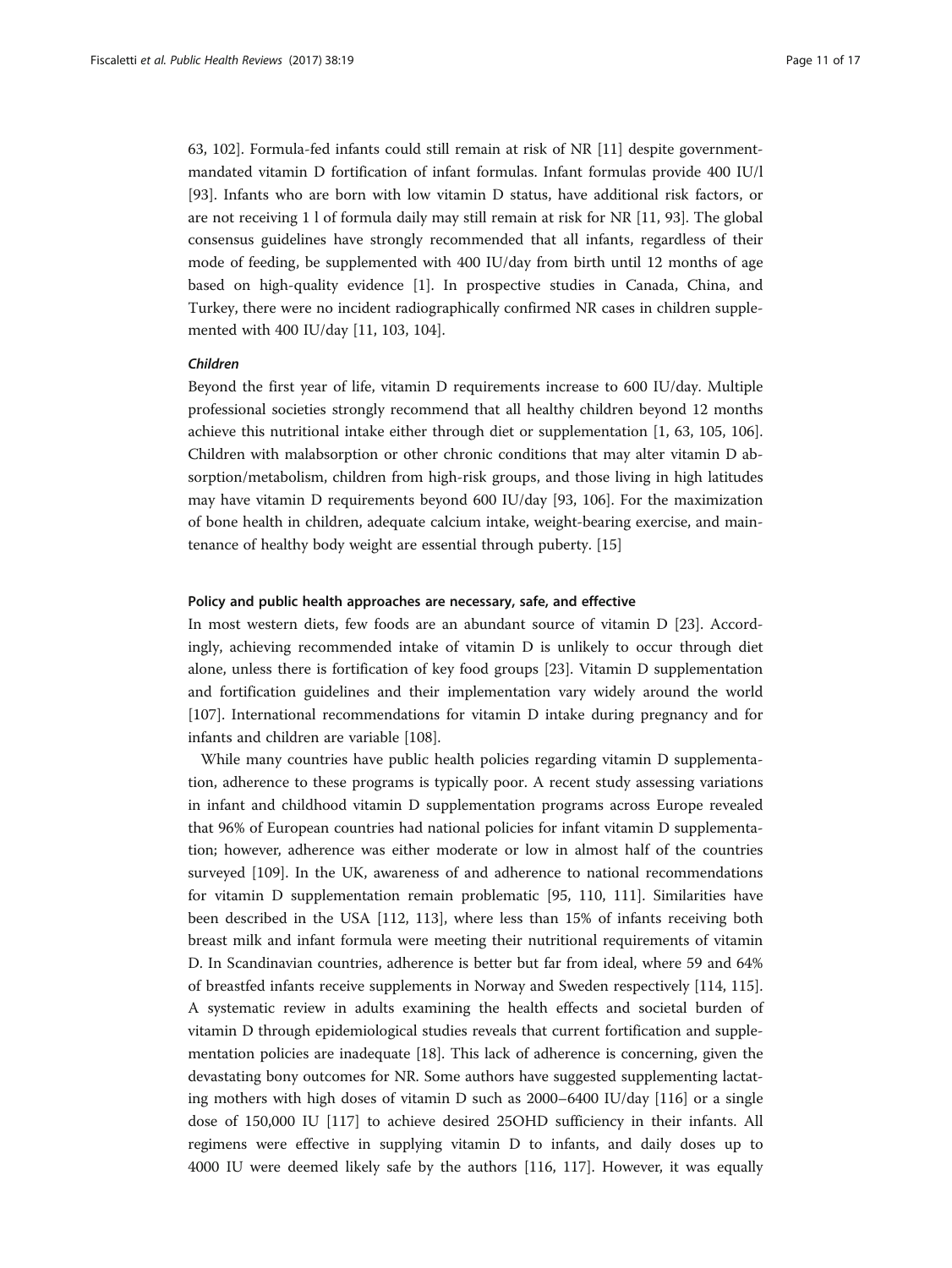effective to supplement infants with 400 IU/d to achieve similar 25OHD levels as those whose mothers were supplemented with 2000 IU/day or higher vitamin D. Of note, no consensus guidelines or group has promoted using high doses of vitamin D supplementation in lactating women [\[1, 12,](#page-13-0) [53, 63\]](#page-14-0).

Vitamin D supplementation during pregnancy, with doses ranging from 400 to 4000 IU/day, have been reported as safe. A multicentre, double blind, randomized, placebo-controlled trial reported that 1000 IU/day of vitamin D supplementation during pregnancy was effective in maintaining sufficient 25OHD levels safely [[118](#page-16-0)]. Similar studies have corroborated the safety of vitamin D supplementation during pregnancy using doses at or above the IOM recommendations [[57,](#page-14-0) [119](#page-16-0), [120](#page-16-0)]. While judicious supplementation is both safe and effective, its implementation remains problematic and inconsistent in multiple regions. Fortification of staple foods can provide additional vitamin D intake in the general population.

As changing socio-political factors create an environment for likely increases in reported NR cases, a global strategy is imperative to eradicate this preventable condition. The global consensus guidelines confirmed that 25OHD and calcium deficiencies are common worldwide, lead to NR in pediatric populations, and are completely preventable with proper supplementation of all pregnant and lactating mothers and infants [\[1](#page-13-0)]. Although one study provided evidence for vitamin D supplementation in high-risk groups in the UK [\[121\]](#page-16-0), more data examining cost-effective strategies of supplementation and food fortification programs, especially in high-risk groups, is necessary [\[1\]](#page-13-0).

Evidence in favor of safe staple food fortification is available. Since the 1980s, Canadian law mandates vitamin D fortification of liquid milk products and margarine; consequently, Canadian NR rates have decreased significantly [[23](#page-13-0)]. Implementation of governmental vitamin D recommendations for fortification coincides with declines in incidence of NR among ethnic children including Denmark [\[34\]](#page-13-0), Canada [[23](#page-13-0)], and the USA [[22](#page-13-0)]. Interventional studies comparing milk and vitamin D fortified milk consumption have shown that vitamin D fortified milk can improve both vitamin D status and bone density in adolescent girls [\[122\]](#page-16-0). Despite increasing the general population's vitamin D intake, a caveat of food fortification is its inability to specifically target groups most at risk for VDD if they do not consume adequate amounts of the fortified food in question [\[123, 124](#page-16-0)]. Biofortification of a variety of foods has been suggested as a means to increase vitamin D intake among all subgroups of the population [[125](#page-16-0)]. Government policy to increase food fortification must be coupled with nutritional education via primary care providers and public awareness campaigns.

Supplementation should be implemented into primary health care, and fortification of staple foods should be done based on dietary patterns. Finally, programs that are supported by government funding are more likely to be widespread and effective. A public health approach is needed, safe, inexpensive, and effective. A study evaluating the effectiveness of a universal vitamin D supplementation program for pregnant and lactating women and young children in the inner city of Birmingham, UK, resulted in a 59% decrease in symptomatic VDD children under 5 years of age and a substantial increase in public awareness of VDD [[126\]](#page-16-0).

Importantly, fortification of food groups will not help infants who exclusively breast or formula feed. For this group, vitamin D supplementation of breastfed or formula fed children is required to ensure vitamin D status sufficiency and prevent NR.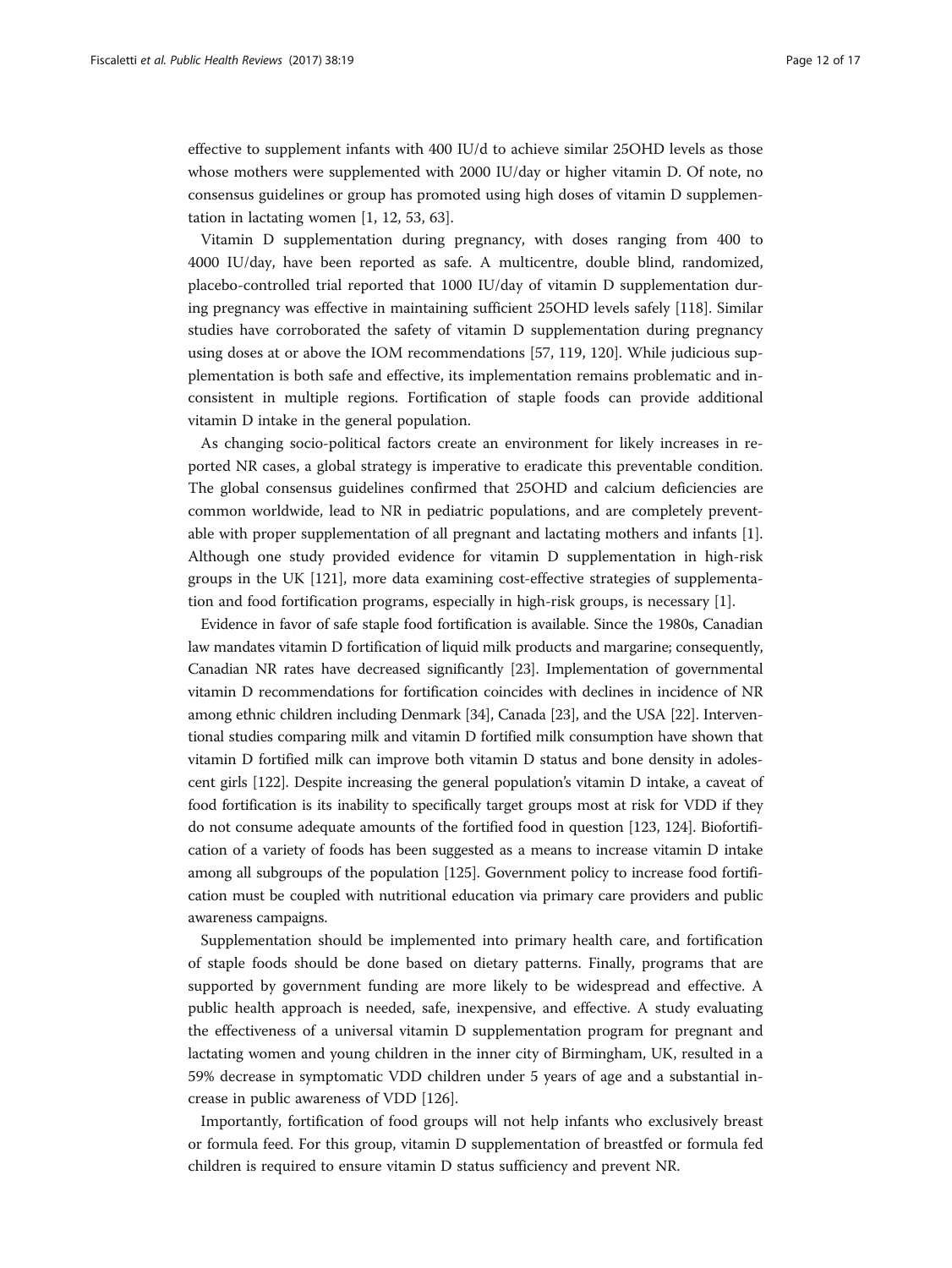An interpretive study of the scientific literature pertaining to optimizing 25OHD levels and extra-skeletal benefits concluded that increasing serum 25OHD levels is the most cost-effective way to reduce global mortality rates [\[127\]](#page-16-0). There are important gaps in population-based studies examining vitamin D status worldwide, particularly in South America, Africa, and South-East Asia [[128](#page-16-0)]. Government funding should reflect this striking lack of data especially in pediatric groups who continue to experience important burden from the consequences of VDD.

# Conclusion

The last decade has seen vigorous scientific debates and controversies apropos VDD, its diagnosis, significance, and supplementation for non-skeletal disease in adults, pregnant women, and children. Consistent evidence from RCTs comparing different vitamin D supplementation to placebo or no intervention has failed to show statistically significant differences in maternal or fetal outcomes [\[119, 129\]](#page-16-0). This likely reflects the association between poor health and concurrent low vitamin D status rather than a causal relationship.

As the scientific community continues to search for clearer data on these important issues, we must not neglect to emphasize the importance of NR eradication. The most undisputed consequences of VDD are also the most severe, and they occur in children. VDD causes NR. NR is completely preventable. A collaborative, international, multilevel approach is not only ideal and essential but has been proven feasible in preventing this potentially devastating pediatric disease.

#### Abbreviations

1,25(OH)2D: 1,25-Dihydroxycholecalciferol; 25OHD: 25-Hydroxy vitamin D; EAR: Estimated Average Requirement; NR: Nutritional rickets; RCT: Randomized controlled trial; RDA: Recommended Daily Allowance; RR: Risk ratio; UVB: Ultraviolet B radiation; VDD: Vitamin D deficiency

#### Acknowledgements

Not applicable.

Funding None.

# Availability of data and materials

Not applicable.

#### Authors' contributions

MF and PS reviewed and assessed the literature, initial manuscript redaction, manuscript revision, and approval of the manuscript as submitted. CFM reviewed and assessed the literature, manuscript revision, and approval of the manuscript as submitted. All authors read and approved the final manuscript.

#### Ethics approval and consent to participate

Not applicable.

#### Consent for publication

Not applicable.

#### Competing interests

The authors declare that they have no competing interests.

#### Publisher's Note

Springer Nature remains neutral with regard to jurisdictional claims in published maps and institutional affiliations.

#### Author details

<sup>1</sup>Institute of Endocrinology, The Children's Hospital at Westmead, Corner Hawkesbury Road and Hainsworth Street, Locked Bag 4001, Westmead, NSW 2145, Australia. <sup>2</sup>Discipline of Child and Adolescent Health, Sydney Medical School, University of Sydney, Sydney, Australia.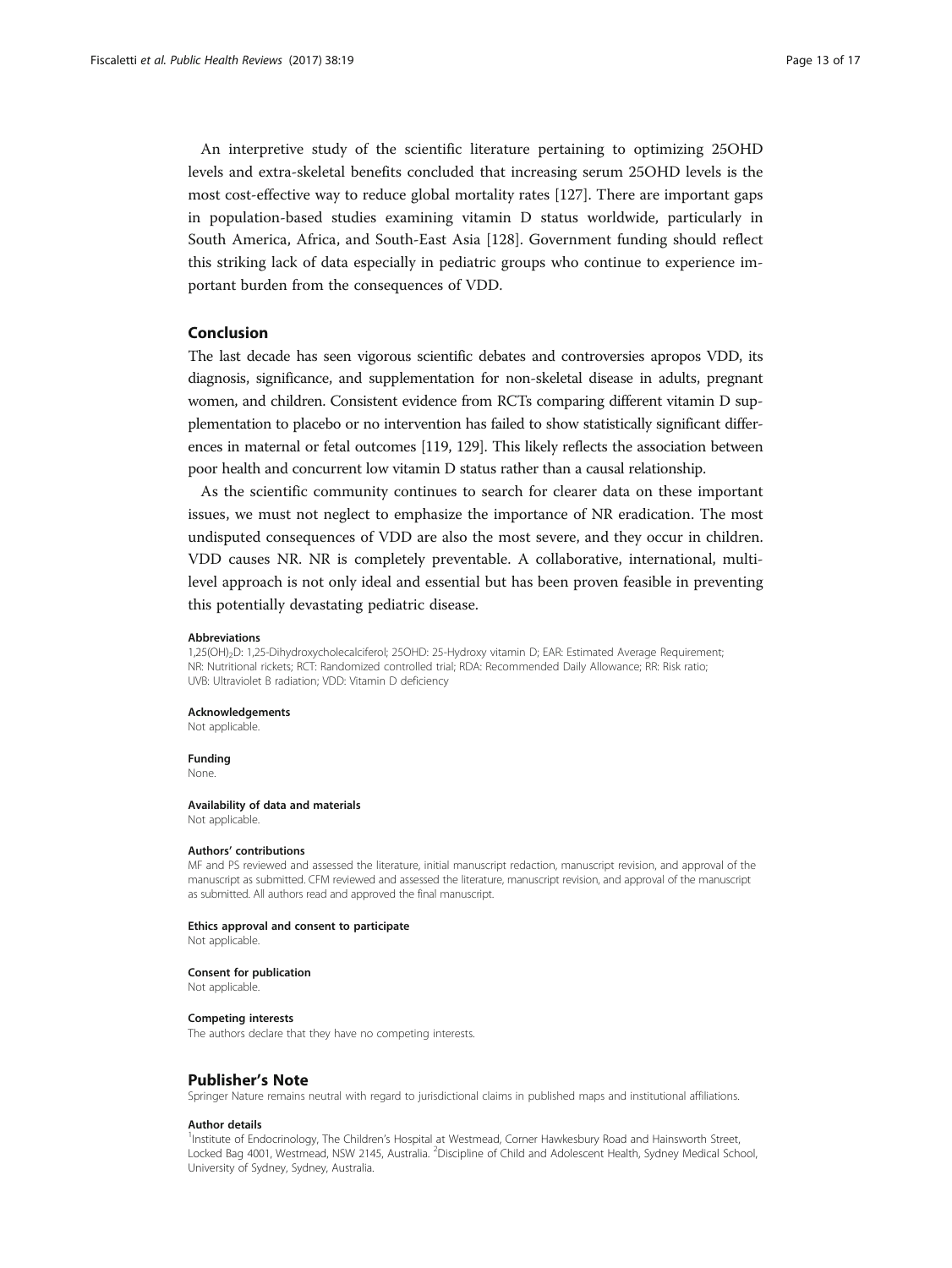#### <span id="page-13-0"></span>Received: 10 April 2017 Accepted: 21 August 2017 Published online: 01 September 2017

#### References

- 1. Munns CF, Shaw N, Kiely M, Specker BL, Thacher TD, Ozono K, Michigami T, Tiosano D, Mughal MZ, Makitie O, et al. Global consensus recommendations on prevention and management of nutritional rickets. J Clin Endocrinol Metab. 2016;101(2):394–415.
- Pettifor JM. Nutritonal rickets. In: Glorieux FH, Pettifor JM, H J, editors. Pediatric bone: biology and diseases. Second ed. Londong, UK: Academic Press; 2012.
- 3. Maiya S, Sullivan I, Allgrove J, Yates R, Malone M, Brain C, Archer N, Mok Q, Daubeney P, Tulloh R, et al. Hypocalcaemia and vitamin D deficiency: an important, but preventable, cause of life-threatening infant heart failure. Heart. 2008;94(5):581–4. Epub 2007 Aug 2009
- 4. Elidrissy AT, Alharbi KM, Mufid M, Almezeni I: Rachitic hypocalcemic cardiomyopathy in an infant. J Saudi Heart Assoc 2017, 29(2):143-147. doi: 110.1016/j.jsha.2016.1005.1001. Epub 2016 Jun 1011.
- 5. Brown J, Nunez S, Russell M, Spurney C. Hypocalcemic rickets and dilated cardiomyopathy: case reports and review of literature. Pediatr Cardiol. 2009;30(6):818–23.
- 6. Price DI, Stanford LC Jr, Braden DS, Ebeid MR, Smith JC. Hypocalcemic rickets: an unusual cause of dilated cardiomyopathy. Pediatr Cardiol. 2003;24(5):510–2.
- 7. Yilmaz O, Olgun H, Ciftel M, Kilic O, Kartal I, Iskenderoglu NY, Laloglu F, Ceviz N: Dilated cardiomyopathy secondary to rickets-related hypocalcaemia: eight case reports and a review of the literature. Cardiol Young 2015, 25(2):261-266. doi: 2[10.1017/S1047951113002023.](http://dx.doi.org/10.1017/S1047951113002023) Epub 1047951113002013 Dec 1047951113002017.
- 8. Verma S, Khadwal A, Chopra K, Rohit M, Singhi S: Hypocalcemia nutritional rickets: a curable cause of dilated cardiomyopathy. J Trop Pediatr 2011, 57(2):126-128. doi: [110.1093/tropej/fmq1044.](http://dx.doi.org/10.1093/tropej/fmq1044) Epub 2010 Jun 1015.
- 9. Orbak Z, Karacan M, Doneray H, Karakelleoglu C. Congenital rickets presenting with hypocalcaemic seizures. West Indian Med J. 2007;56(4):364–7.
- 10. Ahmed I, Atiq M, Iqbal J, Khurshid M, Whittaker P. Vitamin D deficiency rickets in breast-fed infants presenting with hypocalcaemic seizures. Acta Paediatr. 1995;84(8):941–2.
- 11. Ward LM, Gaboury I, Ladhani M, Zlotkin S. Vitamin D-deficiency rickets among children in Canada. CMAJ. 2007; 177(2):161–6.
- 12. Wagner CL, Greer FR. Section on Breastfeeding and Committee on Nutrition. Prevention of rickets and vitamin D deficiency in infants, children, and adolescents. Pediatrics. 2008;122(5):1142–52.
- 13. Braegger C, Campoy C, Colomb V, Decsi T, et al. Vitamin D in the healthy European paediatric population. JPGN. 2013;56:692–701.
- 14. WHO. Guideline: vitamin D supplementation in pregnant women. Geneva: World Health Organization; 2012.
- 15. Golden NH, Abrams SA. Committee on Nutrition. Optimizing bone health in children and adolescents. Pediatrics. 2014;134(4):e1229–43.
- 16. Misra M, Pacaud D, Petryk A, et al. Vitamin D deficiency in children and its management: review of current knowledge and recommendations. Pediatrics. 2008;122:398–417.
- 17. Prentice A: Vitamin D and health. In. Edited by Nutrition SACo. England: Public Health England; 2016.
- 18. Ben-Shoshan M. Vitamin D deficiency/insufficiency and challenges in developing global vitamin D fortification and supplementation policy in adults. Int J Vitam Nutr Res. 2012;82(4):237–59.
- 19. Manson JE, Brannon PM, Rosen CJ, Taylor CL. Vitamin D deficiency—is there really a pandemic? N Engl J Med. 2016;375:19.
- 20. Shah D, Gupta P. Vitamin D deficiency: is the pandemic for real? Indian J Community Med. 2015;40(4):215–7.
- 21. Ferrari R, Prosser C. Testing vitamin D levels and choosing wisely. JAMA Intern Med. 2016;176(7):1019–20.
- 22. Rajakumar K. Vitamin D, cod-liver oil, sunlight, and rickets: a historical perspective. Pediatrics. 2003;112(2):e132–5.
- 23. Holick MF. Resurrection of vitamin D deficiency and rickets. J Clin Invest. 2006;116(8):2062–72.
- 24. Cesarean Section A Brief History. [https://www.nlm.nih.gov/exhibition/cesarean/part3.html.](https://www.nlm.nih.gov/exhibition/cesarean/part3.html)
- 25. Holick MF. The vitamin D deficiency pandemic: a forgotten hormone important for health. Public Health Rev. 2010;32(1):267–83.
- 26. Tulchinsky TH. Micronutrient deficiency conditions: global health issues. Public Health Reviews. 2010;32(1):243–55. 27. Kazemi A, Sharifi F, Jafari N, Mousavinasab N. High prevalence of vitamin D deficiency among pregnant women
- and their newborns in an Iranian population. J Women's Health (Larchmt). 2009;18(6):835–9.
- 28. Dawodu A, Agarwal M, Sankarankutty M, Hardy D, Kochiyil J, Badrinath P. Higher prevalence of vitamin D deficiency in mothers of rachitic than nonrachitic children. J Pediatr. 2005;147:109–11.
- 29. Rabbani A, Alavian SM, Motlagh ME, et al. Vitamin D insufficiency among children and adolescents living in Tehran. Iran J Trop Pediatr. 2009;55:189–91.
- 30. Thacher TD, Fischer PR, Pettifor JM, Lawson JO, Isichei CO, Reading JC, Chan GM. A comparison of calcium, vitamin D, or both for nutritional rickets in Nigerian children. N Engl J Med. 1999;341(8):563–8.
- 31. Oginni LM, Worsfold M, Oyelami OA, Sharp CA, Powell DE, Davie MW. Etiology of rickets in Nigerian children. J Pediatr. 1996;128(5 Pt 1):692–4.
- 32. Kreiter SR, Schwartz RP, Kirkman HN Jr, Charlton PA, Calikoglu AS, Davenport ML. Nutritional rickets in African American breast-fed infants. J Pediatr. 2000;137(2):153–7.
- 33. Thacher TD, Fischer PR, Tebben PJ, Singh RJ, Cha SS, Maxson JA, Yawn BP. Increasing incidence of nutritional rickets: a population-based study in Olmsted County, Minnesota. Mayo Clin Proc. 2013;88(2):176–83.
- 34. Beck-Nielsen SS, Brock-Jacobsen B, Gram J, Brixen K, Jensen TK. Incidence and prevalence of nutritional and hereditary rickets in southern Denmark. Eur J Endocrinol. 2009;160(3):491–7.
- 35. Munns CF, Simm PJ, Rodda CP, Garnett SP, Zacharin MR, Ward LM, Geddes J, Cherian S, Zurynski Y, Cowell CT, et al. Incidence of vitamin D deficiency rickets among Australian children: an Australian paediatric surveillance unit study. Med J Aust. 2012;196(7):466–8.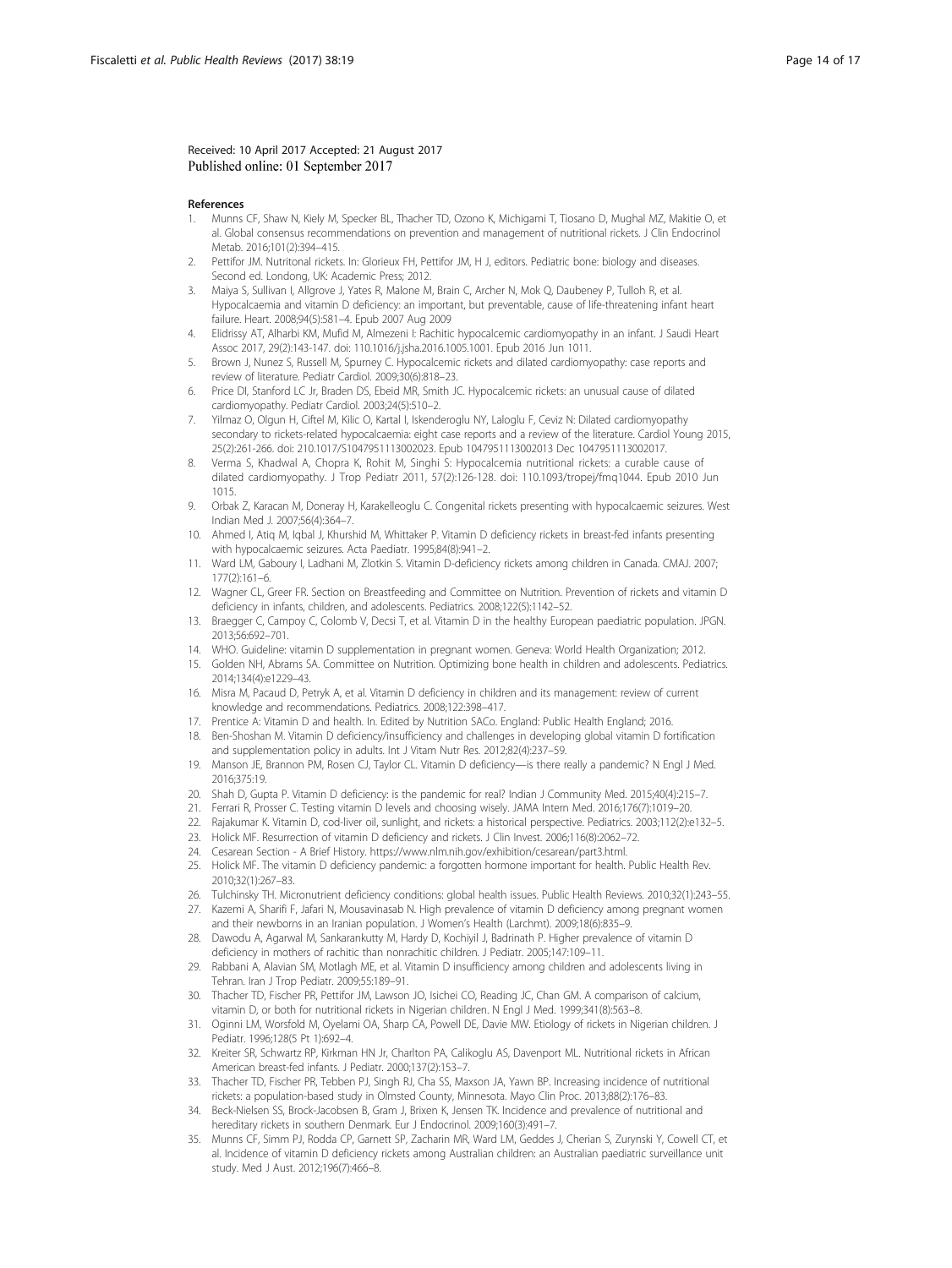- <span id="page-14-0"></span>36. Goldacre M, Hall N, Yeates DG. Hospitalisation for children with rickets in England: a historical perspective. Lancet. 2014;383(9917):597–8.
- 37. Shaw NJ, Pal BR. Vitamin D deficiency in UK Asian families: activating a new concern. Arch Dis Child. 2002; 86(3):147–9.
- 38. Robinson PD, Hogler W, Craig ME, Verge CF, Walker JL, Piper AC, Woodhead HJ, Cowell CT, Ambler GR. The reemerging burden of rickets: a decade of experience from Sydney. Arch Dis Child. 2006;91(7):564–8.
- 39. Emmerson AJB, Dockery K, Mughal MZ, Roberts SA, Tower CL, Berry JL. Vitamin D status of white pregnant women and infants at birth and 4 months in north West England: a cohort study. Matern Child Nutr. 2017; 18(10):12453.
- 40. Baker PN, Wheeler SJ, Sanders TA, Thomas JE, Hutchinson CJ, Clarke K, Berry JL, Jones RL, Seed PT, Poston L: A prospective study of micronutrient status in adolescent pregnancy. Am J Clin Nutr 2009, 89(4):1114-1124. doi: 1[110.3945/ajcn.2008.27097](http://dx.doi.org/10.3945/ajcn.2008.27097). Epub 22009 Feb 27025.
- 41. Molina PE. Parathyroid gland and calcium and phosphate regulation. In: Endocrine physiology. Fourth ed. New York, USA: McGraw-Hill; 2013.
- 42. Casado-Diaz A, Cuenca-Acevedo R, Navarro-Valverde C, Diaz-Molina C, Caballero-Villarraso J, Santiago-Mora R, Dorado G, Quesada-Gomez JM. Vitamin D status and the Cdx-2 polymorphism of the vitamin D receptor gene are determining factors of bone mineral density in young healthy postmenopausal women. J Steroid Biochem Mol Biol. 2013;136:187–9.
- 43. Bishop N, Fewtrell M, Harvey N. Metabolic bone disease in the neonatal period and its later sequelae. In: Glorieux FH, Pettifor JM, H J, editors. Pediatric bone: biology and diseases. Second ed. London: Academic Press; 2012.
- 44. Kovacs CS. Calcium and bone metabolism disorders during pregnancy and lactation. Endocrinol Metab Clin N Am. 2011;40(4):795–826.
- 45. Prentice A. Vitamin D deficiency: a global perspective. Nutr Rev. 2008;66(10 Suppl 2):S153–64.
- 46. Kovacs CS. Vitamin D in pregnancy and lactation: maternal, fetal, and neonatal outcomes from human and animal studies. Am J Clin Nutr. 2008;88(2):520s–8s.
- 47. Prentice A. Pregnancy and lactation. In: Glorieux FH, Pettifor JM, editors. Pediatric bone: biology and diseases. London H: Academic Press; 2012.
- 48. Wieland P, Fischer JA, Trechsel U, Roth HR, Vetter K, Schneider H, Huch A. Perinatal parathyroid hormone, vitamin D metabolites, and calcitonin in man. Am J Phys. 1980;239(5):E385–90.
- 49. Agarwal S, Kovilam O, Agrawal DK. Vitamin D and its impact on maternal-fetal outcomes in pregnancy: a critical review. Crit Rev Food Sci Nutr. 2016, Aug;24:0.
- 50. Harvey NC, Holroyd C, Ntani G, Javaid K, Cooper P, Moon R, Cole Z, Tinati T, Godfrey K, Dennison E, et al. Vitamin D supplementation in pregnancy: a systematic review. Health Technol Assess. 2014;18(45):1–190.
- 51. Bener A, Al-Hamaq AO, Saleh NM. Association between vitamin D insufficiency and adverse pregnancy outcome: global comparisons. Int J Womens Health. 2013;5:523–31.
- 52. Achkar M, Dodds L, Giguère Y, Forest JC, Armson BA, Woolcott C, Agellon S, Spencer A, Weiler HA. Vitamin D status in early pregnancy and risk of preeclampsia. Am J Obstet Gynecol. 2015;212(4):511. e511-517
- 53. De-Regil LM, Palacios C, Lombardo LK, Peña-Rosas JP: Vitamin D supplementation for women during pregnancy. Cochrane Database Syst Rev. 2016;14(1):CD008873. doi:[10.1002/14651858.CD008873.pub3](http://dx.doi.org/10.1002/14651858.CD008873.pub3).
- 54. Asemi Z, Samimi M, Tabassi Z, Shakeri H, Esmaillzadeh A. Vitamin D supplementation affects serum high-sensitivity Creactive protein, insulin resistance, and biomarkers of oxidative stress in pregnant women. J Nutr. 2013;143(9):1432–8.
- 55. Sablok A, Batra A, Thariani K, et al. Supplementation of vitamin D in pregnancy and its correlation with fetomaternal outcome. Clin Endocrinol. 2015;83(4):536–41.
- 56. Maghbooli Z, Hossein-Nezhad A, Karimi F, et al. Correlation between vitamin D3 deficiency and insulin resistance in pregnancy. Diabetes Metab Res Rev. 2008;24(1):27–32.
- 57. Yap C, Cheung NW, Gunton JE, Athayde N, Munns CF, Duke A, McLean M. Vitamin D supplementation and the effects on glucose metabolism during pregnancy: a randomized controlled trial. Diabetes Care. 2014;37: 1837–44.
- 58. Rodriguez A, García-Esteban R, Basterretxea M, et al. Associations of maternal circulating 25-hydroxyvitamin D3 concentration with pregnancy and birth outcomes. BJOG. 2015;122(12):1695–704.
- 59. Sebastian A, Vijayaselvi R, Nandeibam Y, Natarajan M. A case control study to evaluate the association between primary cesarean section for dystocia and vitamin D deficiency. J Clin Diagn Res. 2015;9(9):QC05–8.
- 60. Gernand AD, Klebanoff MA, Simhan HN, Bodnar LM. Maternal vitamin D status, prolonged labor, cesarean delivery and instrumental delivery in an era with a low cesarean rate. J Perinatol. 2015;35(1):23–8.
- 61. Pagliardini L, Vigano P, Molgora M, Persico P, Salonia A, Vailati SH, Paffoni A, Somigliana E, Papaleo E, Candiani M. High prevalence of vitamin D deficiency in infertile women referring for assisted reproduction. Nutrients. 2015;7(12):9972–84.
- 62. McGrath J. Does 'imprinting' with low prenatal vitamin D contribute to the risk of various adult disorders? Med Hypotheses. 2001;56(3):367–71.
- 63. IOM. Dietary reference intakes for calcium and vitamin D. Washington, D.C.: The National Academic Press; 2011.
- 64. Kalra P, Das V, Agarwal A, Kumar M, Ramesh V, Bhatia E, Gupta S, Singh S, Saxena P, Bhatia V. Effect of vitamin D supplementation during pregnancy on neonatal mineral homeostasis and anthropometry of the newborn and infant. Br J Nutr. 2012;108(6):1052–8.
- 65. Brooke OG, Brown IR, Bone CD, Carter ND, Cleeve HJ, Maxwell JD, Robinson VP, Winder SM. Vitamin D supplements in pregnant Asian women: effects on calcium status and fetal growth. Br Med J. 1980; 280(6216):751–4.
- 66. Marya RK, Rathee S, Dua V, Sangwan K. Effect of vitamin D supplementation during pregnancy on foetal growth. Indian J Med Res. 1988;88:488–92.
- 67. Cockburn F, Belton NR, Purvis RJ, Giles MM, Brown JK, Turner TL, Wilkinson EM, Forfar JO, Barrie WJ, McKay GS, et al. Maternal vitamin D intake and mineral metabolism in mothers and their newborn infants. Br Med J. 1980; 281(6232):11–4.
- 68. Delvin EE, Salle BL, Glorieux FH, Adeleine P, David LS: Vitamin D supplementation during pregnancy: effect on neonatal calcium homeostasis. J Pediatr 1986, 109(2):328-334.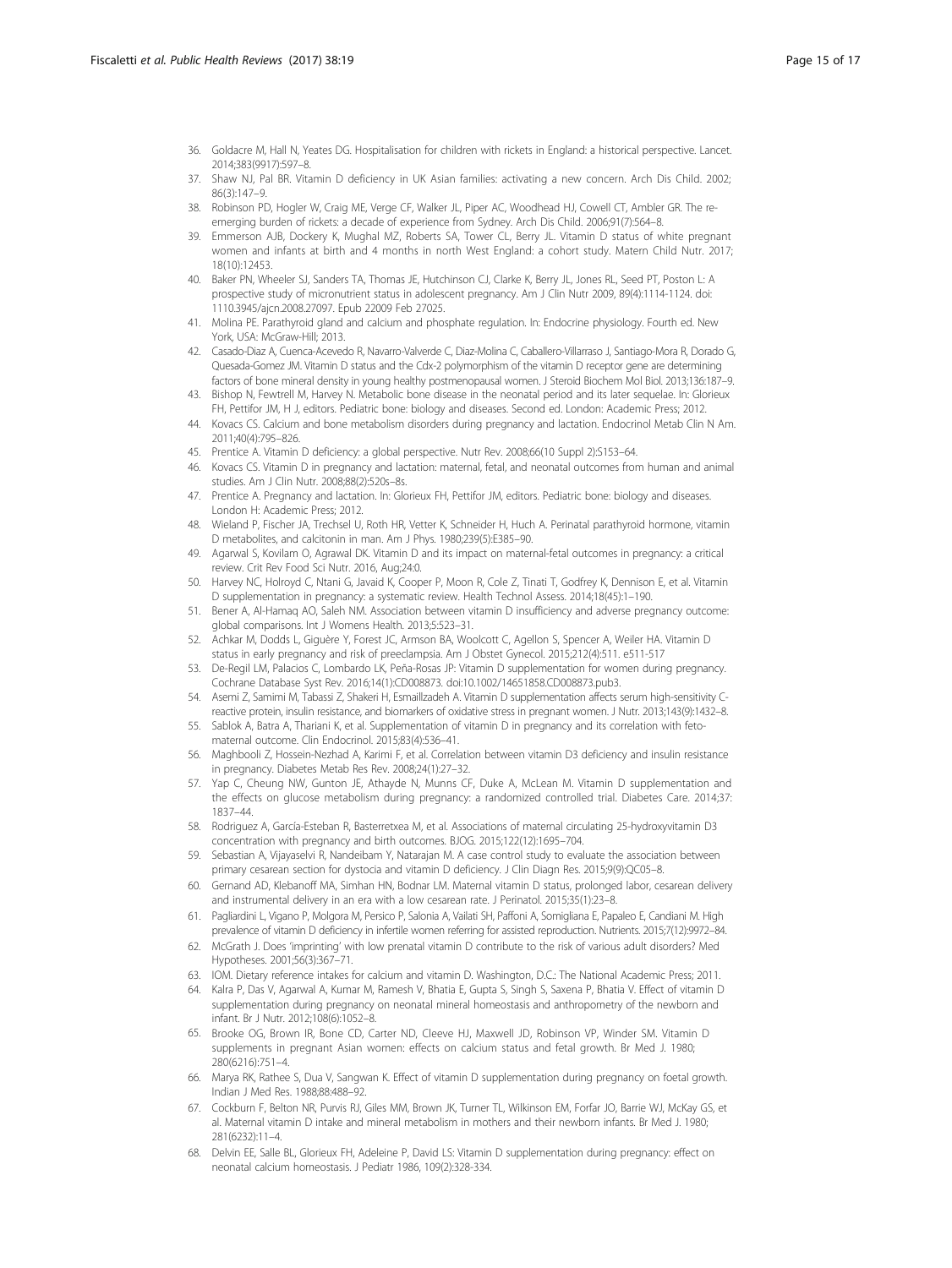- <span id="page-15-0"></span>69. Hossain N, Kanani FH, Ramzan S, Kausar R. Obstetric and neonatal outcomes of maternal vitamin D supplementation: results of an open-label, randomized controlled trial of antenatal vitamin D supplementation in Pakistani women. J Clin Endocrinol Metab. 2014;99(7):2448–55.
- 70. Morales E, Rodriguez A, Valvi D, Iñiguez C, et al. Deficit of vitamin D in pregnancy and growth and overweight in the offspring. J Obes Int. 2015;39(1):61–8.
- 71. Mallet E, Gugi B, Brunelle P, Henocq A, Basuyau JP, Lemeur H. Vitamin D supplementation in pregnancy: a controlled trial of two methods. Obstet Gynecol. 1986;68(3):300–4.
- 72. Yu CK, Sykes L, Sethi M, Teoh TG, Robinson S. Vitamin D deficiency and supplementation during pregnancy. Clin Endocrinol. 2009;70:685–90.
- 73. Roth DE, Perumal N, Al Mahmud A, Baqui AH. Maternal vitamin D3 supplementation during the third trimester of pregnancy: effects on infant growth in a longitudinal follow-up study in Bangladesh. J Pediatr. 2013;163(6):1605–11.
- 74. Grant CC, Stewart AW, Scragg R, Milne T, Rowden J, Ekeroma A, Wall C, Mitchell EA, Crengle S, Trenholme A, Crane J, Camargo CA. Vitamin D During Pregnancy and Infancy and Infant Serum 25-Hydroxyvitamin D Concentration. Pediatrics. 2014;133(1)e143–e153. doi[:10.1542/peds.2013-2602.](http://dx.doi.org/10.1542/peds.2013-2602)
- 75. Barrett H, McElduff A. Vitamin D and pregnancy: an old problem revisited. Best Pract Res Clin Endocrinol Metab. 2010;24(4):527–39.
- 76. Litonjua AA, Carey VJ, Laranjo N, Harshfield BJ, McElrath TF, O'Connor GT, Sandel M, Iverson RE, Jr., Lee-Paritz A, Strunk RC et al: Effect of prenatal supplementation with vitamin D on asthma or recurrent wheezing in offspring by age 3 years: the VDAART randomized clinical trial. JAMA 2016, 315(4):362-370. doi: [310.1001/jama.2015.18589](http://dx.doi.org/10.1001/jama.2015.18589).
- 77. Dawodu A, Davidson B, Woo JG, Peng YM, Ruiz-Palacios GM, de Lourdes GM, Morrow AL. Sun exposure and vitamin D supplementation in relation to vitamin D status of breastfeeding mothers and infants in the global exploration of human milk study. Nutrients. 2015;7(2):1081–93.
- 78. Greer FR. Fat-soluble vitamin supplements for enterally fed preterm infants. Neonatal Netw. 2001;20(5):7–11.
- 79. Blencowe H, Cousens S, Oestergaard MZ, Chou D, Moller AB, Narwal R, Adler A, Vera Garcia C, Rohde S, Say L, et al. National, regional, and worldwide estimates of preterm birth rates in the year 2010 with time trends since 1990 for selected countries: a systematic analysis and implications. Lancet. 2012;379(9832):2162–72.
- 80. Field DJ, Dorling JS, Manktelow BN, Draper ES. Survival of extremely premature babies in a geographically defined population: prospective cohort study of 1994-9 compared with 2000-5. BMJ. 2008;336(7655):1221–3.
- 81. Hollis BW, Roos BA, Draper HH, et al. Vitamin D and its metabolites in human and bovine milk. J Nutr. 1981;111:1240–8. 82. Soliman A, Salama H, Alomar S, Shatla E, Ellithy K, Bedair E. Clinical, biochemical, and radiological manifestations of
- vitamin D deficiency in newborns presented with hypocalcemia. Indian J En- docrinol Metab. 2013;17(4):697–703. 83. Gross ML, Tenenbein M, Sellers EA. Severe vitamin D deficiency in 6 Canadian first nation formula-fed infants. Int J Cicumpolar Health. 2013;72:20244.
- 84. Hollis BW, Wagner CL. Vitamin D deficiency during pregnancy: an ongoing epidemic. Am J Clin Nutr. 2006;84(2):273.
- 85. Lee JM, Smith JR, Philipp BL, Chen TC, Mathieu J, Holick MF. Vitamin D deficiency in a healthy group of mothers and newborn infants. Clin Pediatr (Phila). 2007;46(1):42–4.
- 86. Nicolaidou P, Hatzistamatiou Z, Papadopoulou A, Kaleyias J, Floropoulou E, Lagona E, Tsagris V, Costalos C, Antsaklis A. Low vitamin D status in mother-newborn pairs in Greece. Calcif Tissue Int. 2006;78(6):337–42.
- 87. Mithal A, Wahl DA, Bonjour JP, Burckhardt P, Dawson-Hughes B, Eisman JA, El-Hajj Fuleihan G, Josse RG, Lips P, Morales-Torres J, et al. Global vitamin D status and determinants of hypovitaminosis D. Osteoporos Int. 2009; 20(11):1807–20.
- 88. Hilger J, Friedel A, Herr R, Rausch T, Roos F, Wahl DA, Pierroz DD, Weber P, Hoffmann K. A systematic review of vitamin D status in populations worldwide. Br J Nutr. 2014;111(1):23–45.
- 89. Wahl DA, Cooper C, Ebeling PR, Eggersdorfer M, Hilger J, Hoffmann K, Josse R, Kanis JA, Mithal A, Pierroz DD, et al. A global representation of vitamin D status in healthy populations. Arch Osteoporos. 2012;7:155–72.
- 90. Hogler W, Munns CF. Rickets and osteomalacia: a call for action to protect immigrants and ethnic risk groups. Lancet Glob Health. 2016;4(4):e229–30.
- 91. Thacher TD, Pludowski P, Shaw NJ, Mughal MZ, Munns CF, Högler W. Nutritional rickets in immigrant and refugee children. Public Health Reviews. 2016;37(1):3.
- 92. Benitez-Aguirre PZ, Wood NJ, Biesheuvel C, Moreira C, Munns CF. The natural history of vitamin D deficiency in African refugees living in Sydney. Med J Aust. 2009;190(8):426–8.
- 93. Misra M. Vitamin D insufficiency and deficiency in children and adolescents. In: Uptodate, Post TW (Ed). Waltham: UpToDate; 2017.
- 94. Harel Z, Flanagan P, Forcier M, Harel D. Low vitamin D status among obese adolescents: prevalence and response to treatment. J Adolesc Health. 2011;48(5):448–52.
- 95. Pazianas M, Butcher GP, Subhani JM, Finch PJ, Ang L, Collins C, Heaney RP, Zaidi M, Maxwell JD. Calcium absorption and bone mineral density in celiacs after long term treatment with gluten-free diet and adequate calcium intake. Osteoporos Int. 2005;16(1):56–63.
- 96. Atapattu N, Shaw N, Hogler W. Relationship between serum 25-hydroxyvitamin D and parathyroid hormone in the search for a biochemical definition of vitamin D deficiency in children. Pediatr Res. 2013;74(5):552–6.
- 97. Kroll M, Bi C, Garber C, Kaufman H, Liu D, Caston-Balderrama A, Clarke N, Xie M, Reitz R, Suffin S, et al. Temporal relationship between vitamin D status and parathyroid hormone in the United States. PLoS One. 2015;10(3): e0118108.
- 98. Holick M. The vitamin D deficiency pandemic: approaches for diagnosis, treatment and prevention. Rev Endocr Metab Disord. 2017;18(2):153–65.
- 99. Ross AC, Manson JE, Abrams SA, Aloia JF, Brannon PM, Clinton SK, Durazo-Arvizu RA, Gallagher JC, Gallo RL, Jones G, et al. The 2011 report on dietary reference intakes for calcium and vitamin D from the Institute of Medicine: what clinicians need to know. J Clin Endocrinol Metab. 2011;96(1):53–8.
- 100. Committe, Opinion, #495. Vitamin D: screening and supplementation during pregnancy. Obstet Gynecol. 2011;118:197–8.